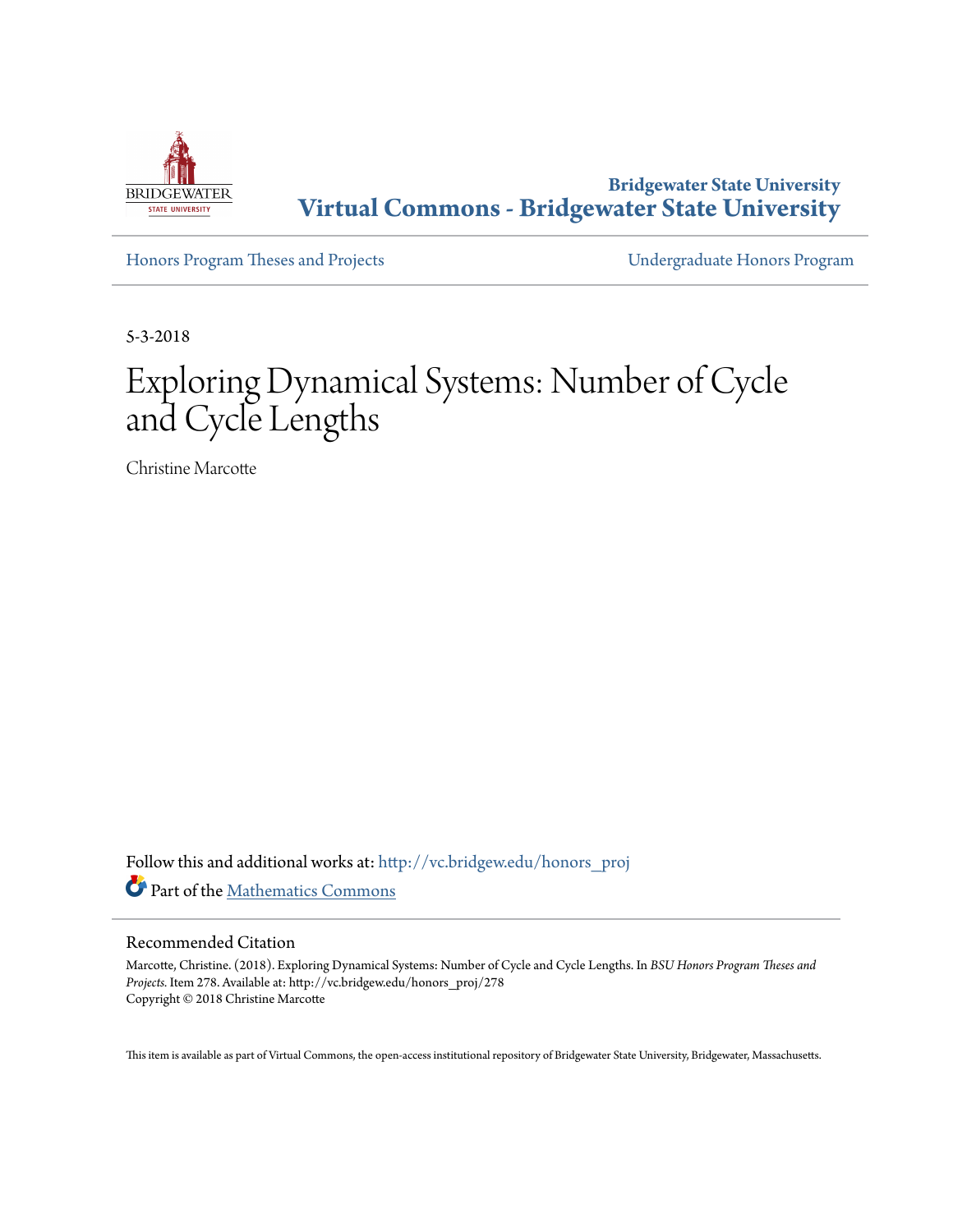Exploring Dynamical Systems: Number of Cycle and Cycle Lengths

Christine Marcotte

Submitted in Partial Completion of the Requirements for Commonwealth Honors in Mathematics

Bridgewater State University

May 3, 2018

Dr. Jacqueline Anderson, Thesis Advisor Dr. Irina Seceleanu, Committee Member Dr. Ward Heilman, Committee Member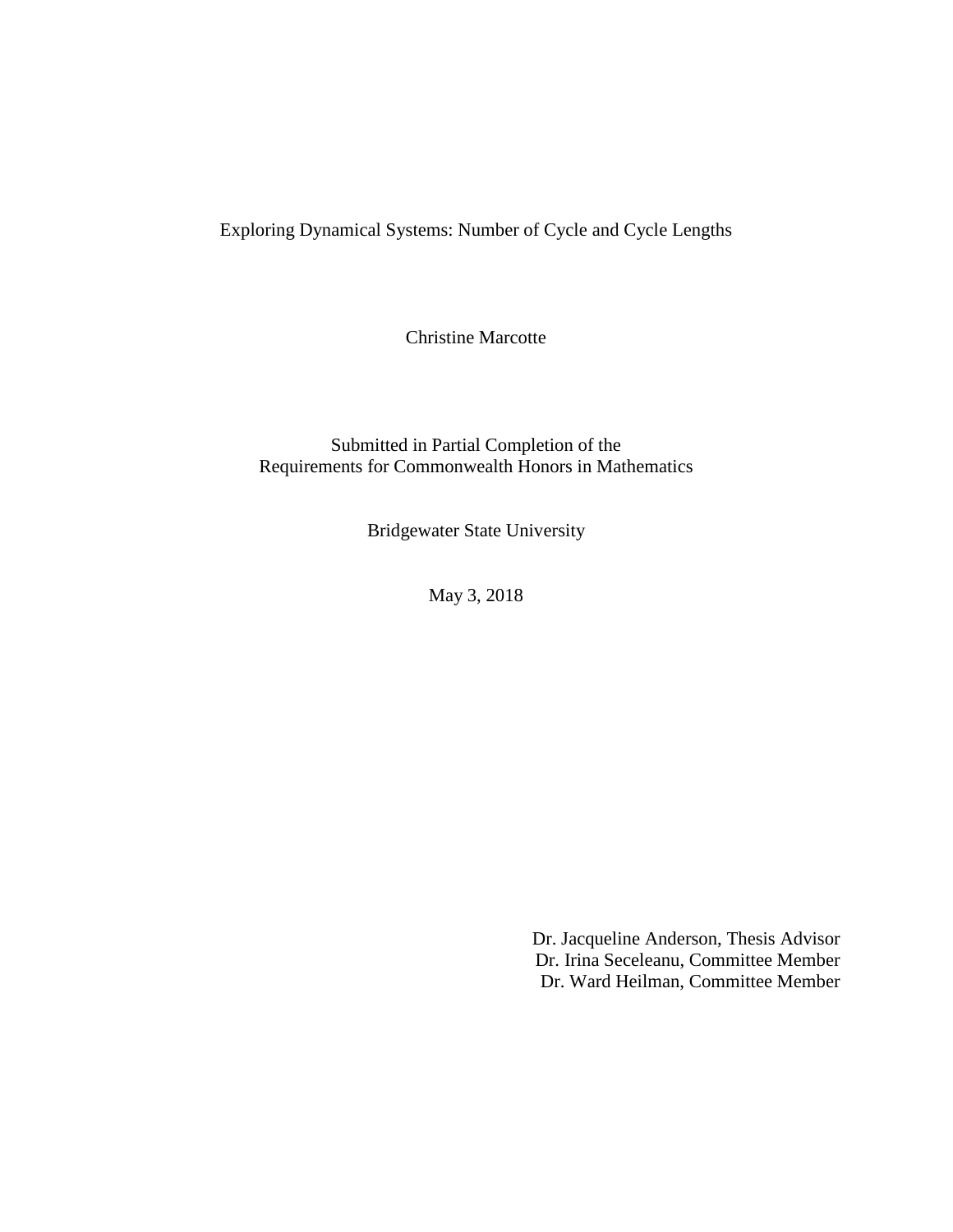# EXPLORING DYNAMICAL SYSTEMS: NUMBER OF CYCLES AND CYCLE LENGTHS

#### CHRISTINE MARCOTTE

Abstract. In this project, we observe the number of cycles and cycle lengths that are formed by the periodic points in dynamical systems  $f(x) = x<sup>d</sup> + c$  over the finite field  $\mathbb{F}_p$ . We analyze data that suggests which functions would create a cycle of length p and which functions would create an even or odd number of cycles. As a result, we prove some foundational theorems to help further describe the behavior of these dynamical systems. In addition, we perform some statistical analysis to help determine if there are any underlying algebraic structures worth investigating. With the help of both the data analysis and the foundational theorems, we were able to create two major theorems about the number of cycles and cycle lengths by fixing the degree d. The first theorem states that there are only two possible nonisomorphic graphs of the dynamical system when the function is a bijection and  $d = \frac{p+1}{2}$ . In fact, these two distinct graphs correspond to whether or not the constant c is a quadratic residue modulo p. The second theorem states that if  $d = p - 2$ , then f has at most two fixed points, and there exists a positive integer  $n \geq 2$  such that the cycle containing zero has length  $n-1$  and all remaining cycles (excluding fixed points) have length n.

### 1. Background

Dynamical systems are systems that can be used to model anything that consistently changes over time. Scientists have been using dynamical systems to describe and predict the spread of diseases, the weather, and changes to the environment. In the 1980s, the development of computer technology allowed people interested in dynamical systems to visualize and analyze more complex dynamical systems. In the 1990s, number theorists brought a new perspective to the field and used new mathematical tools to tackle unsolved problems. Specifically, number theorists study simpler systems and use the knowledge gained to help them understand more complicated systems. This area of studying dynamical systems Date: May 3, 2018.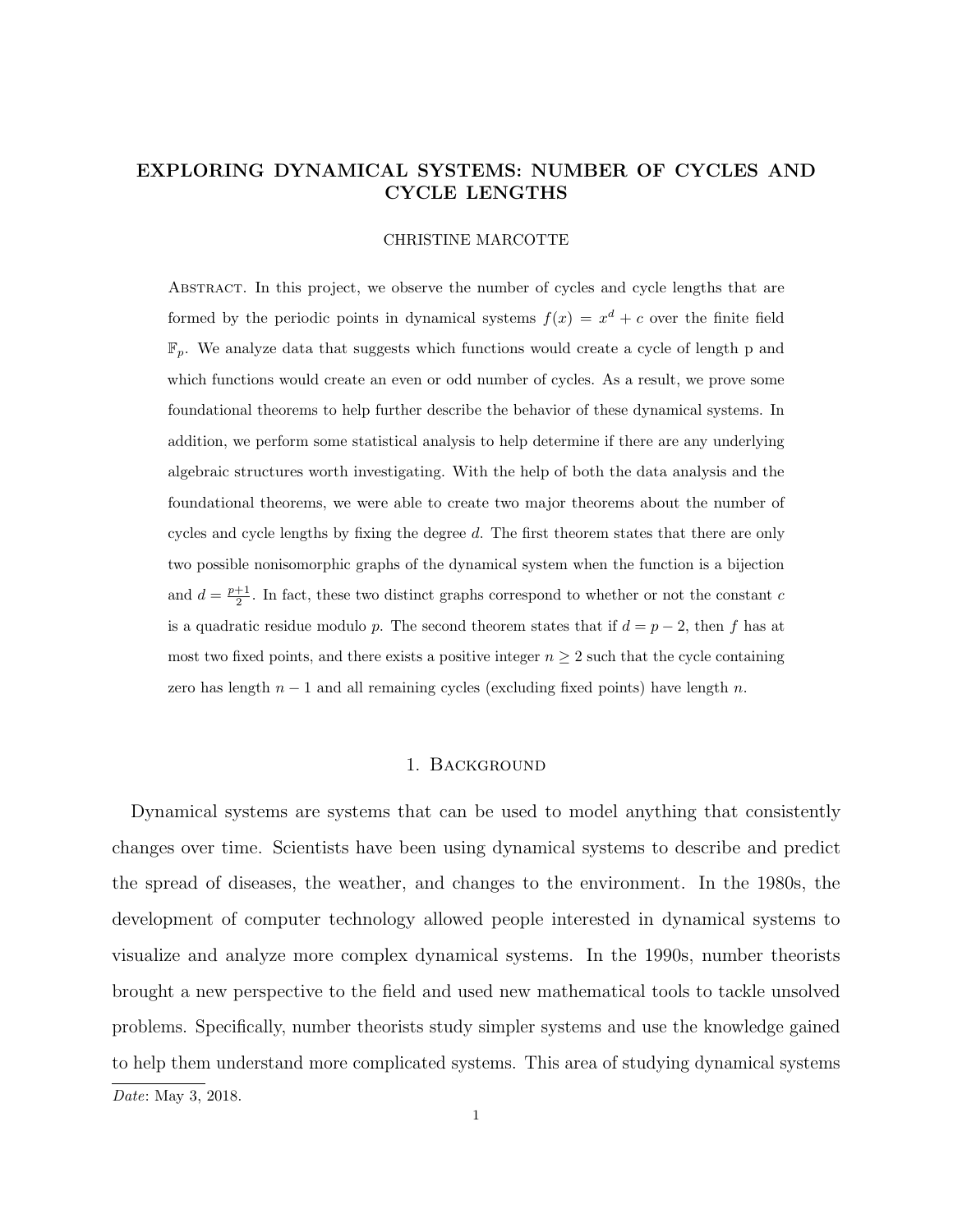from a number theory perspective is called arithmetic dynamics. In this project, we will be using techniques developed by number theorists to solve more dynamical systems problems.

## 2. INTRODUCTION

A dynamical system is a set S and a function  $f : S \to S$ . In a dynamical system, applying a function f to a point s multiple times forms a set called an orbit. Based on the properties of its orbit, a point is classified as a fixed point, periodic point, preperiodic point, or wandering point. A fixed point is a point  $x \in S$  such that  $f(x) = x$ . A periodic point is a point such that  $f^{n}(x) = x$  for some  $n \ge 1$ . In other words, periodic points are points that are a part of a cycle. On the other hand, preperiodic points are points such that  $f^{n}(x) = f^{m}(x)$  for some positive integers  $n \neq m$ , meaning after an initial set of value sequence they eventually fall into a cycle upon repeated iteration of the function. Note that fixed points are periodic points with  $n = 1$ , and periodic points are preperiodic points. In addition, preperiodic points have finite orbits. Finally, if a point's orbit is infinite, then it is called a wandering point. However, we note that over finite fields all points are preperiodic.

In this project, we will study dynamical systems over finite fields  $\mathbb{F}_p$  and functions of the form  $f(x) = x<sup>d</sup> + c$  for some  $d, c, p \in \mathbb{Z}$  where p is a prime number. The focus of this thesis is analyzing cycles of these functions and so we will primarily study periodic points which generate these cycles. However, we will also expand our analysis to preperiodic points since they help us better understand the behavior of these dynamical systems. Moreover, we will graph these dynamical systems to help investigate their behaviors.

One main goal in this project is to determine which functions of the form  $f(x) = x<sup>d</sup> + c$ over  $\mathbb{F}_p$  create one cycle of length p. The other main goal is to be able to predict the number of cycles and the cycle length each function of this form  $f(x) = x^d + c$  over  $\mathbb{F}_p$  created by restricting the value of the parameter d. After a brief layout of the important definitions and theorems in section 3 and some basic examples in section 4, we demonstrate some foundational theorems in section 5 that will allow us to make progress towards the overall goals. Moreover, in section 6 we perform some permutation statistics and use them to determine if there are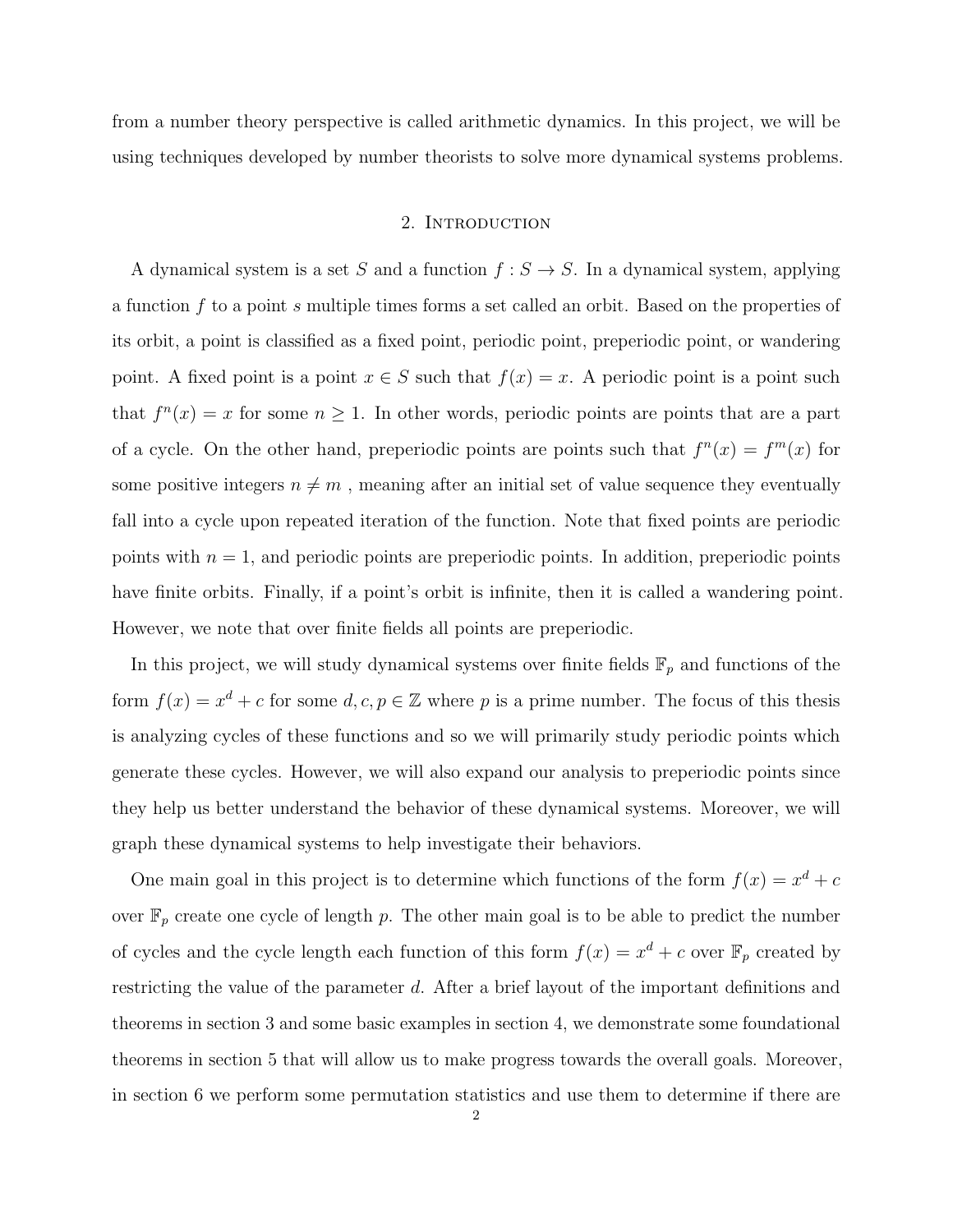any underlying algebraic structures in these dynamical systems. Lastly, in section 7 we prove two theorems about the number of cycles and cycle lengths of these dynamical systems.

### 3. Important Definitions and Theorems

**Definition 3.1.** A *finite field*  $\mathbb{F}$  is a finite set together with two binary operations, addition and multiplication, that satisfy the following properties for all  $a, b, c \in \mathbb{F}$ :

- 1.  $a + b = b + a$
- 2.  $(a + b) + c = a + (b + c)$
- 3. There is an additive identity 0 such that  $a + 0 = a$
- 4. There is an inverse element  $-a$  such that  $a + (-a) = 0$
- 5.  $ab = ba$
- 6.  $a(bc) = (ab)c$
- 7. There is a multiplicative identity 1 such that  $a1 = a$ , where  $a \neq 0$
- 8. There is an inverse element  $a^{-1}$  such that  $a(a^{-1}) = 1$ , where  $a \neq 0$
- 9.  $a(b + c) = ab + ac$

**Definition 3.2.** We denote the finite field with p number of elements as  $\mathbb{F}_p$ .

**Definition 3.3.** The number of elements in a field is called the *order*. We denote this as  $|\mathbb{F}_p| = p.$ 

**Definition 3.4.** A *dynamical system* is a set S and a function  $f : S \to S$ .

**Definition 3.5.** In a dynamical system  $f : \mathbb{F}_p \to \mathbb{F}_p$ , applies a function f to a point s multiple times forming a set of numbers called an *orbit*. We denote the orbit of a point  $s \in \mathbb{F}_p$ as  $\mathcal{O}_f(s) = \{s, f(s), f^2(s), ...\}.$ 

**Definition 3.6.** A point  $s \in \mathbb{F}_p$  under the map of f is called a fixed point if  $f(s) = s$ . In other words, a point is *fixed* if the orbit  $\mathcal{O}_f(s) = \{s\}.$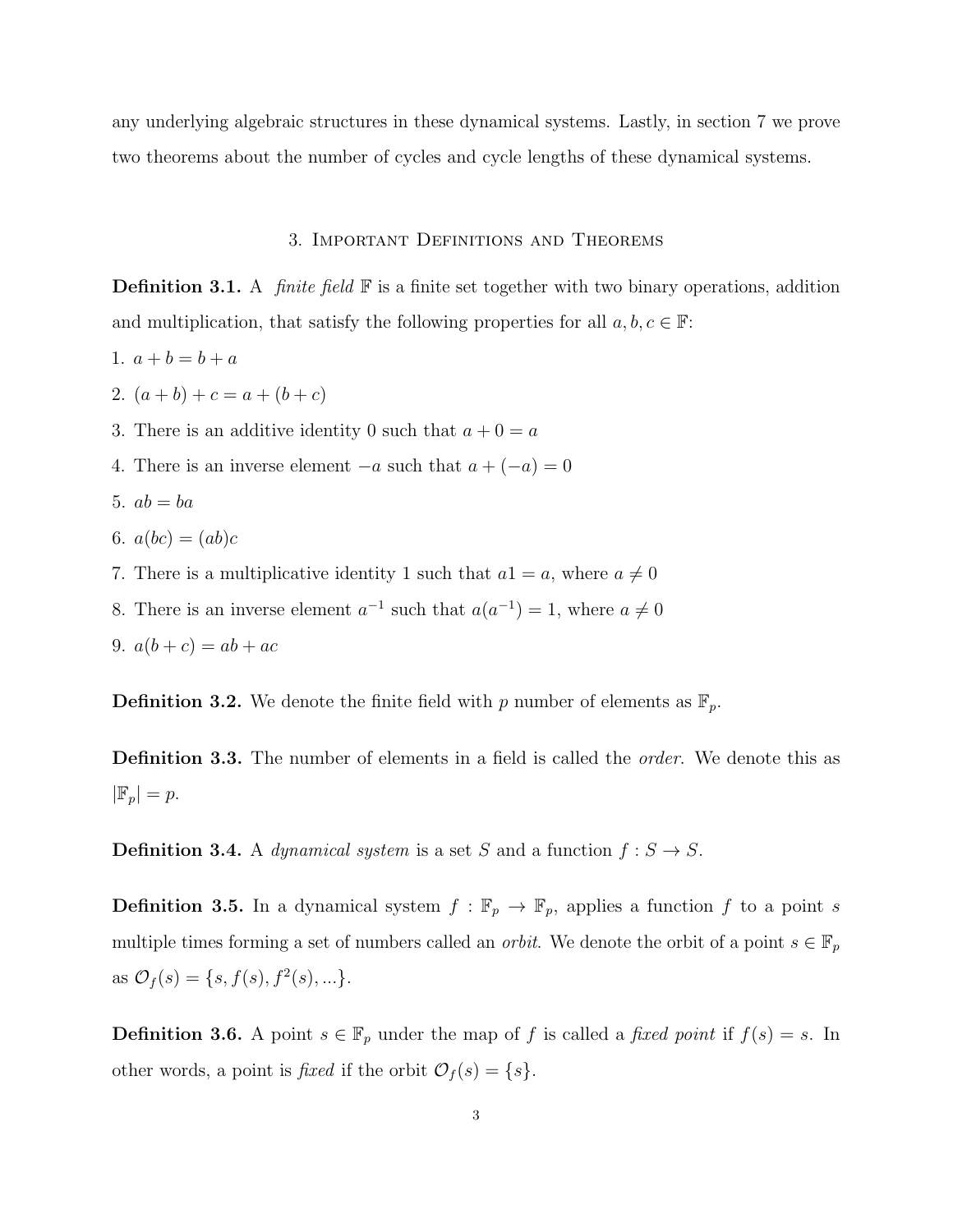**Definition 3.7.** A point  $a \in \mathbb{F}_p$  is *periodic* under the map f if  $f^n(a) = a$  for some positive integer n. The orbit created by a periodic point  $a \in \mathbb{F}_p$  forms a cycle and the cycle length is the number of periodic points in the cycle. The cycle length is also known as the period.

Definition 3.8. Preperiodic points are points with finite orbits, but are not necessarily periodic.

**Definition 3.9.** We represent the behavior of the dynamical system with a *directed graph* that consists of points and arrows. The points represent the numbers in  $\mathbb{F}_p$  and the arrows represent where each number is being mapped to by  $f$ .

**Definition 3.10.** A function is a *bijection* if the function is both one-to-one and onto.

**Definition 3.11.** A nonzero number that is congruent to a square modulo  $p$  is called a quadratic residue modulo p. In contrast, a number that is not congruent to a square modulo p is called a nonresidue modulo p.

**Definition 3.12.** A *Legendre symbol* of a modulo p is  $(\frac{a}{p}) = 1$  if a is a quadratic residue modulo p and  $\left(\frac{a}{p}\right) = -1$  if a is a nonresidue modulo p.

**Definition 3.13.** Two graphs are *isomorphic* if they both have the same number of vertices and are connected in the same way. Moreover, they have the same number of edges, same number of cycles, and cycle structure.

**Definition 3.14.** We refer to two non-isomorphic graphs as *distinct graphs*, meaning they do not have the same cycle structure.

**Theorem 3.15.** Let a be an element of order n in a group and let  $k$  be a positive integer.  $Then =$  and  $|a^k|=\frac{n}{\gcd(n,k)}$  $\frac{n}{gdc(n,k)}$ .

**Theorem 3.16.** (Fermat's Little Theorem). Let p be a prime number, and let a be any number with  $a \neq 0 \pmod{p}$ . Then  $a^{p-1} \equiv 1 \pmod{p}$ .

**Theorem 3.17.** (Euler's Criterion). Let p be an odd prime. Then  $a^{\frac{p-1}{2}} \equiv (\frac{a}{p})$  $\frac{a}{p}$ ) (mod  $p$ ).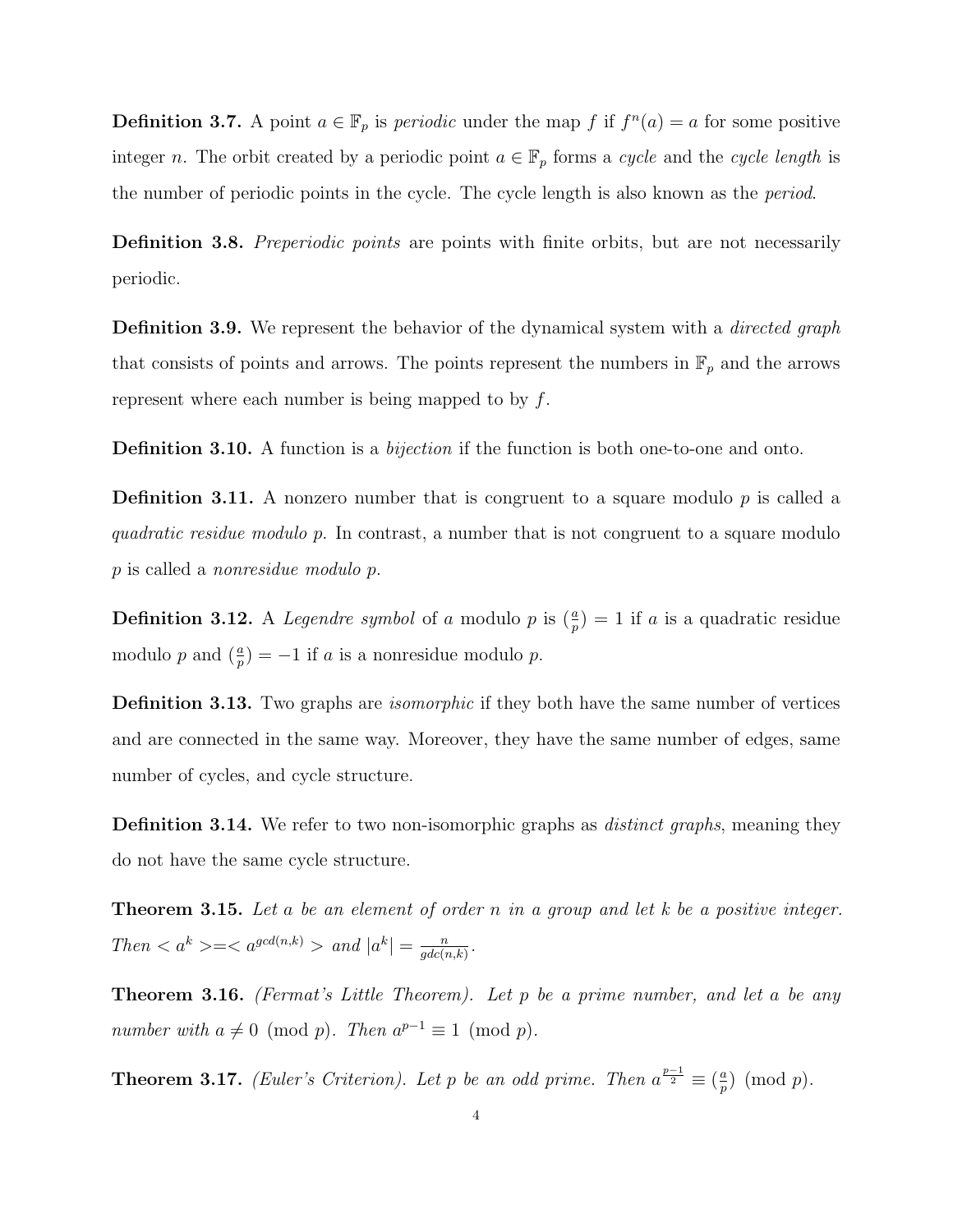

FIGURE 1.  $f(x) = x^3 + 2$  over  $F_5$ 

## 4. Examples

Example 4.1. To help the reader understand the outlined setting for our research, we begin with an example of a smaller dynamical system of the form  $x^d + c$  over  $\mathbb{F}_p$ . Let  $f(x) = x^3 + 2$ be a polynomial defined over  $\mathbb{F}_5$ .

We will first note that it does not matter which point we begin within the process of iterating since we will eventually map all the points in  $\mathbb{F}_5$  to a point in  $\mathbb{F}_5$ . Let's start by iterating 0. Also, note that we use modular arithmetic so that  $f : \mathbb{F}_5 \to \mathbb{F}_5$ .

$$
f(0) = 03 + 2 = 2
$$

$$
f(2) = 23 + 2 = 8 + 2 \equiv 0 \pmod{5}
$$

Now start with a new point in  $\mathbb{F}_5$  to iterate since points 0 and 2 form a cycle of length 2. We can pick any point 1, 3, or 4, so let 1 be our choice.

$$
f(1) = 13 + 2 = 3
$$
  

$$
f(3) = 33 + 2 = 27 + 2 \equiv 4 \pmod{5}
$$
  

$$
f(4) = 43 + 2 = 64 + 2 \equiv 1 \pmod{5}
$$

By Definition 3.7, points 1, 3, and 4 are periodic and form a cycle of length 3. So,  $0 \rightarrow 2$ ,  $2 \rightarrow 0$ , and  $1 \rightarrow 3$ ,  $3 \rightarrow 4$ ,  $4 \rightarrow 1$ . We create the directed graph of the dynamical system. Now let's explore an example of a dynamical system that has one cycle of length p.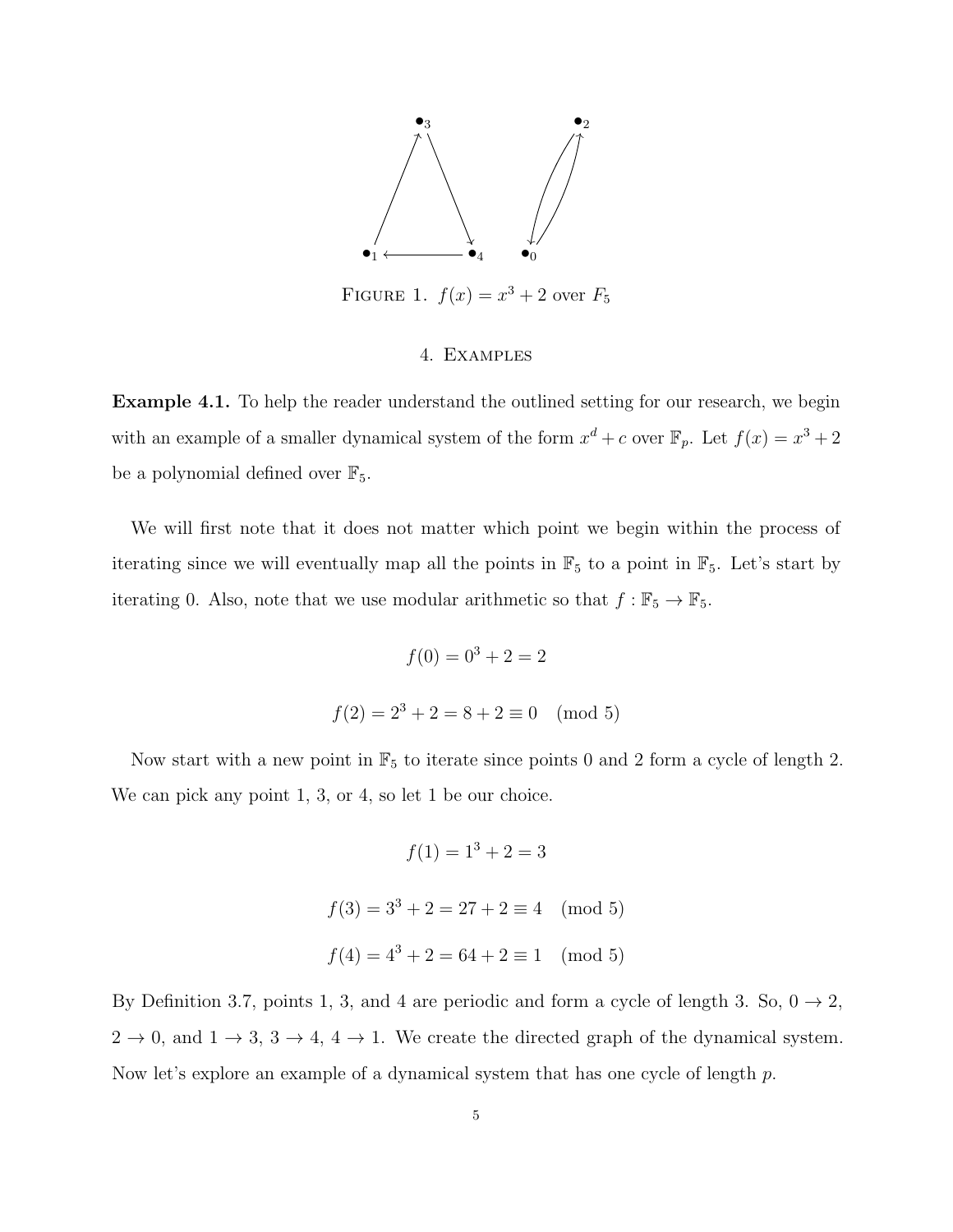

FIGURE 2. Cycle of length 11 for  $f(x) = x^9 + 2$  over  $\mathbb{F}_{11}$ 

**Example 4.2.** Let  $f(x) = x^9 + 2$  over  $\mathbb{F}_{11}$ . We repeat the same process as illustrated in Example 4.1 and pick a point in  $\mathbb{F}_{11}$  to iterate.

Starting with 0, we have that

$$
f(0) = 0^9 + 2 = 2
$$
  
\n
$$
f(2) = 2^9 + 2 = 512 + 2 \equiv 8 \pmod{11}
$$
  
\n
$$
f(8) = 8^9 + 2 = 134217728 + 2 \equiv 9 \pmod{11}
$$
  
\n
$$
f(9) = 9^9 + 2 = 387420489 + 2 \equiv 7 \pmod{11}
$$
  
\n
$$
f(7) = 7^9 + 2 = 40353607 + 2 \equiv 10 \pmod{11}
$$
  
\n
$$
f(-1) = (-1)^9 + 2 = -1 + 2 = 1
$$
  
\n
$$
f(1) = 1^9 + 2 = 1 + 2 = 3
$$
  
\n
$$
f(3) = 3^9 + 2 = 19683 + 2 \equiv 6 \pmod{11}
$$
  
\n
$$
f(6) = 6^9 + 2 = 10077696 + 2 \equiv 4 \pmod{11}
$$
  
\n
$$
f(4) = 4^9 + 2 = 262144 + 2 \equiv 5 \pmod{11}
$$
  
\n
$$
f(5) = 5^9 + 2 = 1953125 + 2 \equiv 0 \pmod{11}
$$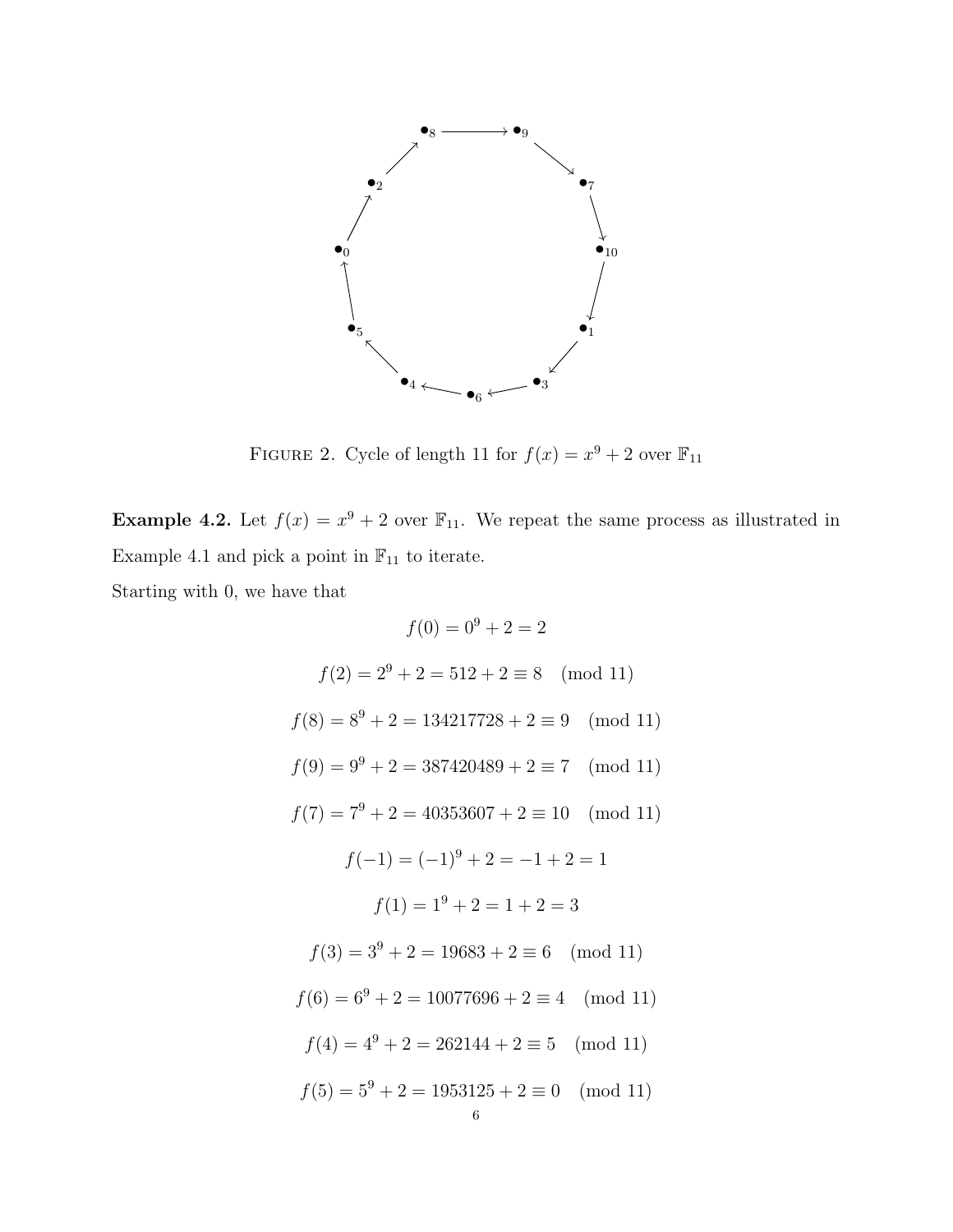Notice that  $f^{11}(0) = 0$  which means that iterating 0 produces one cycle of length 11. In fact, every point is periodic and produces a cycle of length 11 since every point in  $\mathbb{F}_{11}$  is part of this one cycle. In addition, observe that this function is a bijection since this function is one-to-one and onto. We will explore this fact further in the next section. For now, we explore an example of a function that is not a bijection.

**Example 4.3.** Let  $f(x) = x^6 + 3$  over  $\mathbb{F}_7$ . The computation below shows that this function is not one-to-one because there are multiple points being in  $\mathbb{F}_7$  mapped to the same point. In fact, this function is also not onto because there are no points being mapped to 0,1,2, or 5. When we iterate 0, we notice that it is a preperiodic point because its orbit is finite but  $f^{(n)}(0) \neq 0$  for any positive  $n$ . In this dynamical system, 4 is a fixed point and every other point is preperiodic.

$$
f(0) = 0^6 + 3 = 3
$$
  
\n
$$
f(3) = 3^6 + 3 = 729 + 3 \equiv 4 \pmod{7}
$$
  
\n
$$
f(4) = 4^6 + 3 = 4096 + 3 \equiv 4 \pmod{7}
$$
  
\n
$$
f(1) = 1^6 + 3 = 4
$$
  
\n
$$
f(2) = 2^6 + 3 = 64 + 3 \equiv 4 \pmod{7}
$$
  
\n
$$
f(5) = 5^6 + 3 = 15625 + 3 \equiv 4 \pmod{7}
$$
  
\n
$$
f(6) = 6^6 + 3 = 46656 + 3 \equiv 4 \pmod{7}
$$

#### 5. Foundational Theorems

5.1. Behavior of the Dynamical Systems: Bijections vs Non-Bijections. Referring back to Definition 3.10, a function is a bijection if the function is both one-to-one and onto. We have observed in Example 4.2 that the function producing one cycle of length  $p$  was a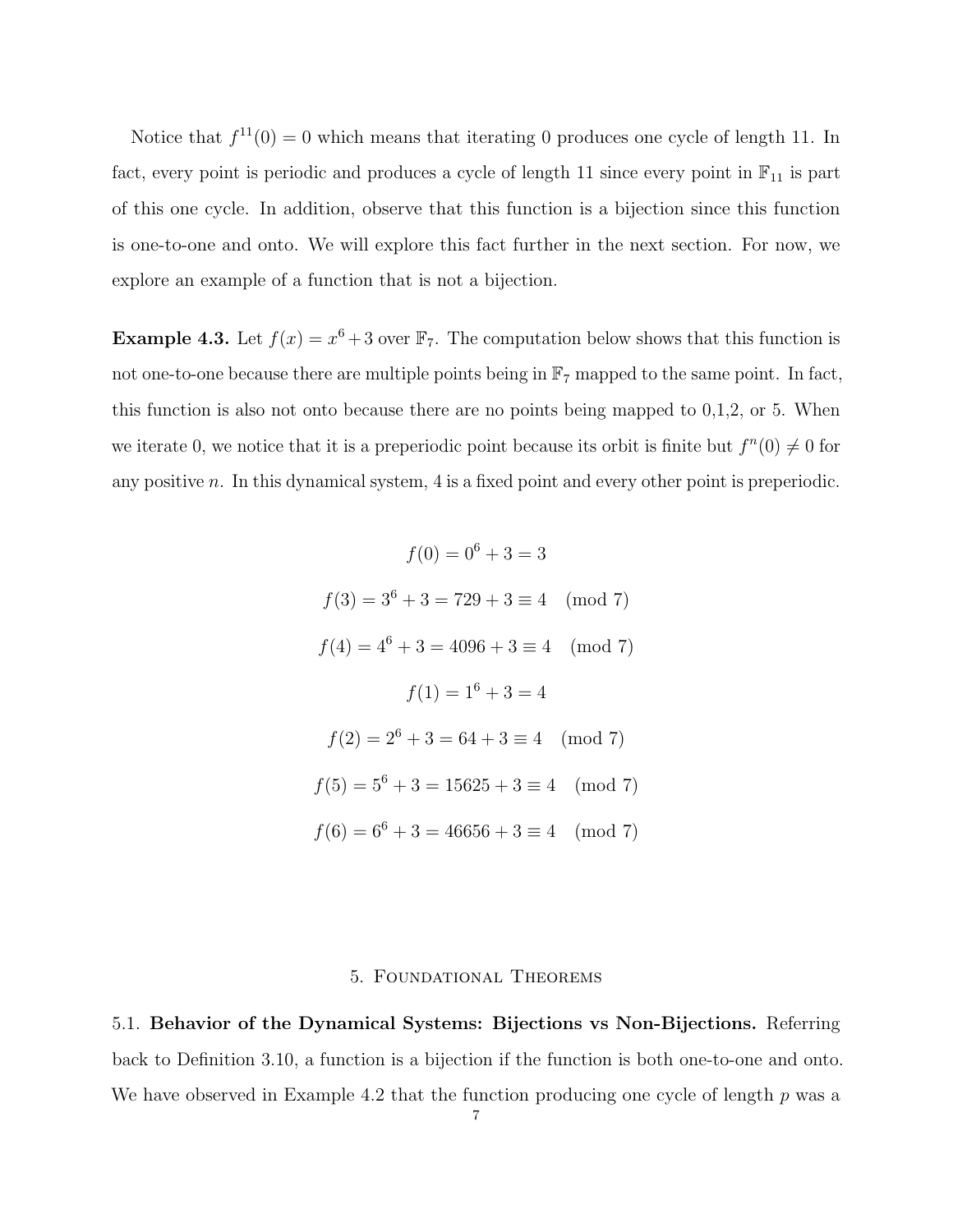

FIGURE 3.  $f(x) = x^6 + 3$  over  $\mathbb{F}_7$ 

bijection. In fact, every function of the form  $f(x) = x^d + c$  over  $\mathbb{F}_p$  producing one cycle of length p is a bijection. This is because every point is periodic, which means that every point in  $\mathbb{F}_p$  will be mapped to every point in  $\mathbb{F}_p$  exactly once. Since one of our main goals is to figure out which functions of the form  $f(x) = x^d + c$  over  $\mathbb{F}_p$  create one cycle of length p, we narrow down our search by eliminating functions that are not bijections. In Theorem 5.1, we develop an efficient way to classify a function as a bijection or not a bijection. We set up this conjecture by running simulations in Sage for different values of  $d, c, p \in \mathbb{Z}$  and observed that the function is bijective when  $GCD(p-1, d) = 1$ . We now prove that this observation is a bi-conditional statement.

**Theorem 5.1.** Let  $f(x) = x^d + c$  be a polynomial defined over the finite field  $\mathbb{F}_p$ , where p is a prime number. Then f is a bijection if and only if  $GCD(p-1, d) = 1$ .

*Proof.* We will first show that if  $GCD(p-1, d) = 1$ , then f is a bijection. Let  $GCD(p-1, d) = 1$ . We want to show that  $f(x) = x^d + c$  is one-to-one. Suppose  $x_1^d + c \equiv x_2^d + c \pmod{p}$ . We will show that  $x_1 = x_2$ . By subtracting c, we get  $x_1^d \equiv x_2^d \pmod{p}$ . We will raise both sides to a u power such that  $du \equiv 1 \pmod{p-1}$ . Note that such a u exists because  $GCD(p-1, d) = 1$ . We obtain that  $du - (p - 1)v = 1$  which implies  $du = 1 + (p - 1)v$ . Raising both sides to the u, we have  $x_1^{du} = x_2^{du} \pmod{p}$  which implies  $x_1^{1+(p-1)v} \equiv x_2^{1+(p-1)v}$  $_2^{1+(p-1)v}$  (mod p). It follows that  $x_1x_1^{(p-1)v} \equiv x_2x_2^{(p-1)v}$  $2^{(p-1)v}$  (mod p). By Fermat's Little Theorem, we have shown  $x_1 = x_2$ . Thus, we obtain that the function is one-to-one. Since  $\mathbb{F}_p$  is finite, we have that the function is also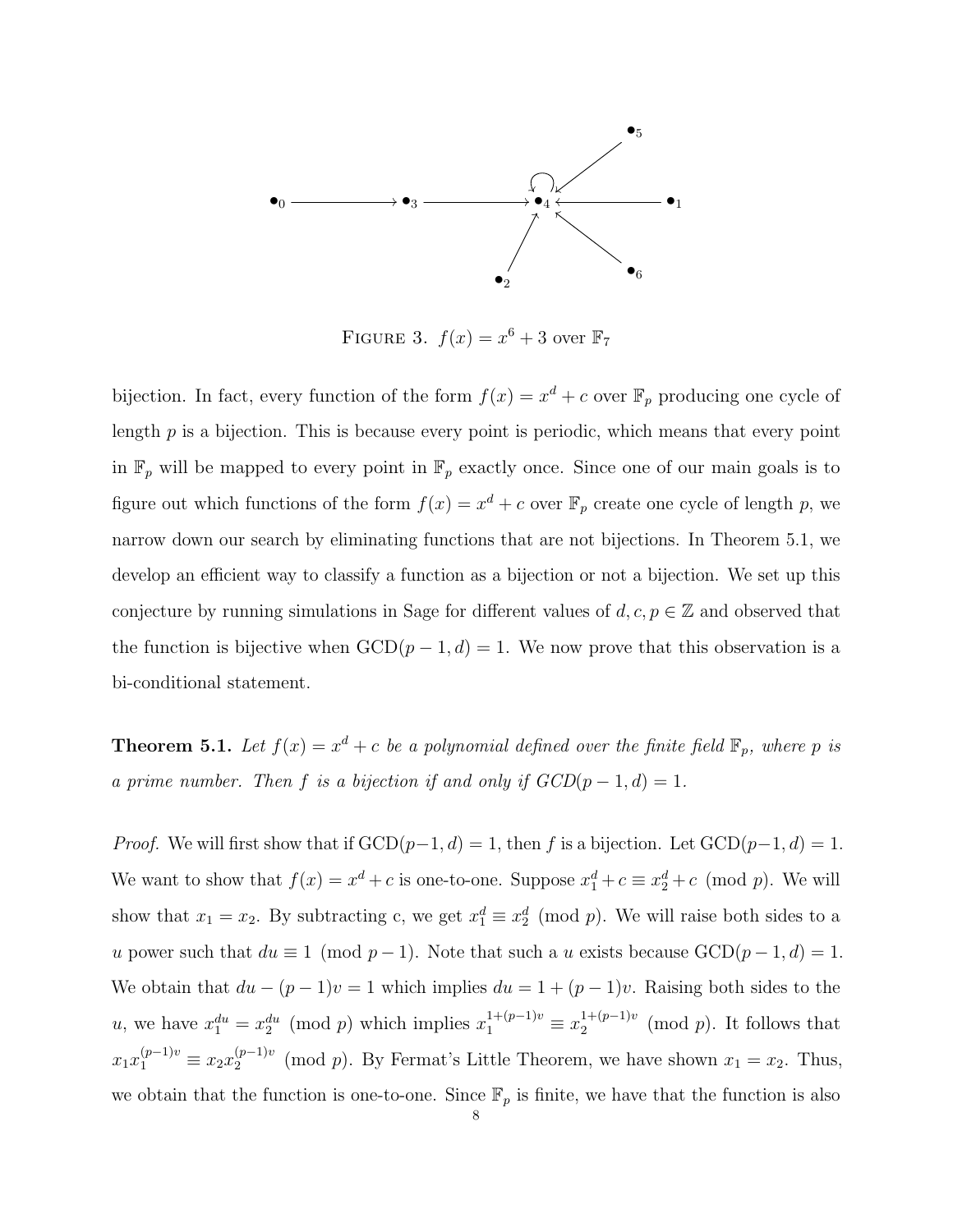onto. Therefore, if the  $GCD(p-1, d) = 1$ , then  $f(x) = x^d + c$  over the finite field  $\mathbb{F}_p$  is a bijection.

Next, we will show that if f is a bijection, then  $GCD(p-1, d) = 1$ . We will prove the contrapositive. Let  $f(x) = x^d + c \in \mathbb{F}_p$  and let the  $GCD(p-1, d) = r$  where  $r \neq 1$ . We need to show that  $f(x) = x^d + c$  is not a bijection. We will do this by showing that f is not onto. Since p is a prime number, we know from group theory that  $\mathbb{F}_p^*$  has  $p-1$  elements and a generator g. So,  $\mathbb{F}_p^* = \langle g \rangle$  where g is a generator of the multiplicative group  $\mathbb{F}_p^*$ . We know that if  $x = 0$ , then  $f(0) = c$ . If  $x \neq 0$ , then  $x = g^k$  for some  $k \in \mathbb{Z}$ . So we have that  $f(x) = g^{kd} + c$ . We know from group theory that  $\langle g^d \rangle = \{g^d, g^{2d}, g^{3d}, ...\}$ . By Theorem 3.15, we have that  $| < g^d > | = \frac{p-1}{GCD(p-1,d)} = \frac{p-1}{r}$  $\frac{-1}{r}$ . Since we are just adding c to the set of elements generated by  $g^d$ , the number of possible outputs is still going to be  $\frac{p-1}{r}$  when  $x \neq 0$ . When we include the  $x = 0$  case, we have that the number of possible outputs is  $\frac{p-1}{r} + 1$ . In order for f to be onto, the number of outputs must be p. However,  $r \neq 1$  so the total number of possible outputs of f is not equal to p. We have shown that f is not onto. Therefore, we can conclude that if  $GCD(p-1, d) \neq 1$ , then  $f(x) = x^d + c \in \mathbb{F}_p$  is not a bijection.

This theorem is very useful because we can determine if a function is a bijection by looking at  $GCD(p-1, d)$  instead of computing the orbits of each element in  $\mathbb{F}_p$ . In the next section, we will study only those functions that are bijections in order to further investigate which functions have a cycle of length p. For now, we study the behavior of functions that are not bijections.

We already know from Theorem 5.1 that if  $GCD(p-1, d) \neq 1$ , then f is not a bijection. By observing some of the directed graphs of the dynamical systems indicated by functions that are not bijections, we can see that the value of  $GCD(p-1, d)$  predicts the behavior of the mapping. In Example 4.3, we have that  $GCD(7-1, 6) = 6$  and there are 6 points being mapped to one point. This means that the mapping of this function is 6-to-1. There are more examples that suggest this claim may be true and we will prove this conjecture in the following theorem.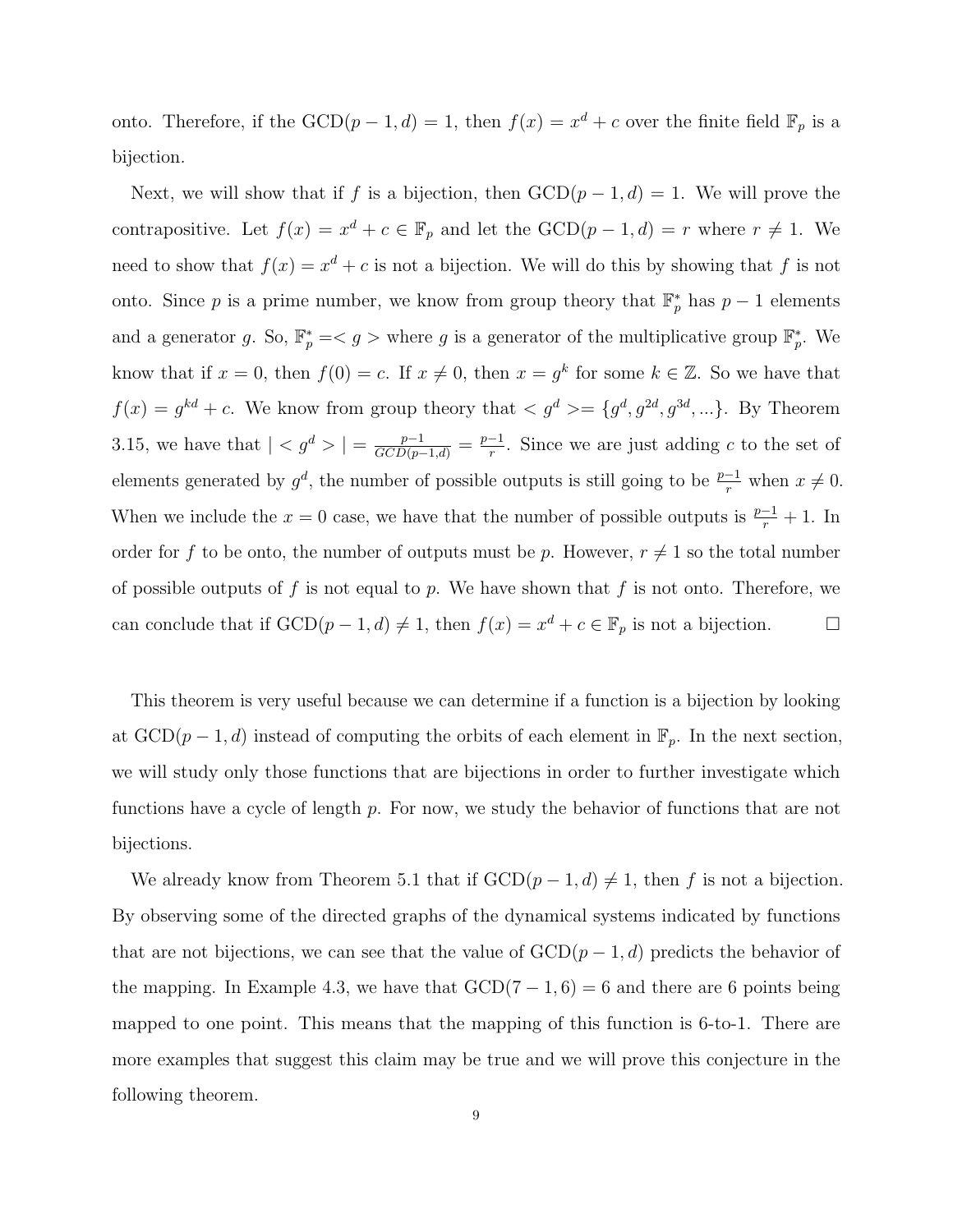**Theorem 5.2.** Let  $f(x) = x^d + c$  over  $\mathbb{F}_p$  for some prime number  $p \in \mathbb{Z}$ . If  $GCD(p-1, d) = r$ , then the map f is r-to-1 on the set  $\mathbb{F}_p^*$ .

*Proof.* Let  $f(x) = x^d + c$  over  $\mathbb{F}_p$  and let  $GCD(p-1, d) = r$ . We want to show that for every output value y, there are r input values  $x_1, x_2, ..., x_r \in \mathbb{F}_p^*$  such that  $f(x_i) = y$ . We have that  $f(g^k) = y$  for some  $g^k$  where g is the generator of  $\mathbb{F}_p^*$  and  $k \in \mathbb{Z}$ . We want to show that  $f(g^{k+\frac{(p-1)}{r}m}) = y$  for any  $m \in \mathbb{Z}$ . We have that  $g^{kd} + c = y$ . So,  $f(g^{k+\frac{(p-1)}{r}m})=(g^{k+\frac{(p-1)}{r}m})^d+c=g^{kd}\cdot g^{\frac{(p-1)}{r}m\cdot d}+c.$  By Fermat's Little Theorem, we know that  $g^{p-1} = 1$ . Since  $m, d, r \in \mathbb{Z}$  and we have that  $r|d$  from our assumption that  $GCD(p-1, d) = r$ , then  $\frac{m \cdot d}{r} \in \mathbb{Z}$ . This means that  $g^{\frac{(p-1)}{r}m \cdot d} = 1$  which implies that  $g^{kd} \cdot g^{\frac{(p-1)}{r}m \cdot d} + c = g^{kd} + c = y$ . So we have shown that  $f(g^{k+\frac{(p-1)}{r}m}) = y$ . We will use this to find the number of inputs that map to y by looking at the set  $G = \{g^{k + \frac{(p-1)}{r}m} : m \in \mathbb{Z}\} = \{g^k, g^{k + \frac{p-1}{r}}, g^{k + \frac{2(p-1)}{r}}, ...\}$ . Notice that when  $m = r$  we have  $g^{k+p-1} = g^k \cdot g^{p-1} = g^k$ . This means that  $|G| = r$ . So there are r inputs being mapped to y. In other words,  $f^{-1}(y) = \{g^{k + \frac{(p-1)}{r}m} : 0 \le m \le r-1\}$ . Therefore, we can conclude that if  $\text{GCD}(p-1, d) = r$ , then the map f is r to 1 on the set  $\mathbb{F}_p^*$  $\Box$ 

This theorem is very powerful because we can understand the general dynamical behavior of the function on  $\mathbb{F}_p$  without having to iterate points and draw the directed graph. While looking at the graphs of various functions that are not bijections, we observed another pattern for functions that have  $d = p - 1$ . It seems that every point that does not equal 0 gets mapped to the point  $c + 1$ . Example 4.3 shows this for  $p = 7$ ,  $d = 6$ ,  $c = 3$  with every nonzero point mapped to  $c + 1 = 4$ . We prove this claim using Fermat's Little Theorem.

**Theorem 5.3.** Let  $f : \mathbb{F}_p \to \mathbb{F}_p$  with  $f(x) = x^d + c$ . If  $d = p - 1$ , then every nonzero element maps to the same point  $c + 1$ .

*Proof.* Let  $k \in \{1, 2, ..., p-1\}$  and let  $d = p-1$  such that  $f(k) = k^{p-1} + c$ . By Fermat's Little Theorem, we have that  $k^{p-1} \equiv 1 \pmod{p}$ . So  $f(k) = k^{p-1} + c \equiv 1 + c \pmod{p}$ . Therefore, every nonzero element maps to the point  $c + 1$ .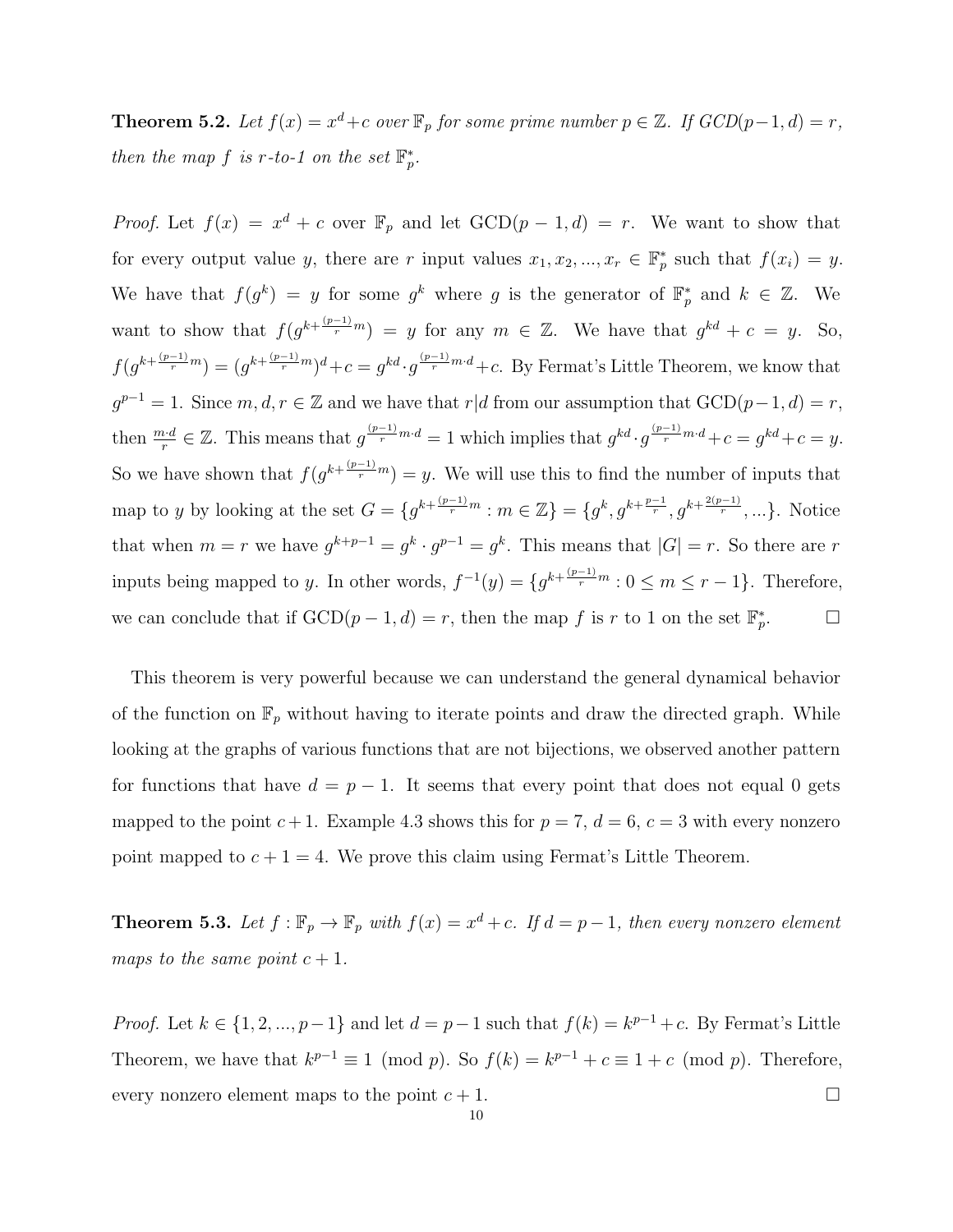5.2. Cycle Lengths When the Degree is 1. When the degree  $d = 1$  and the constant c = 0, then the dynamical system is  $f(x) = x$  over  $\mathbb{F}_p$ . By Definition 3.6, every  $x \in \mathbb{F}_p$  is a fixed point. Thus, there are p points with cycles of length 1. However, when  $d = 1$  and c is nonzero, we obtain a dynamical system that contains one cycle of length  $p$ . Using some algebraic ideas, we prove this.

**Theorem 5.4.** Let  $f(x) = x^d + c$  be a polynomial defined over  $\mathbb{F}_p$ . If  $d = 1$  and  $1 \le c \le p-1$ , then every element of  $\mathbb{F}_p$  is periodic with period p. (In other words, the graph of the dynamical system consists of a single cycle of length p.)

*Proof.* Let  $d = 1$  and let c be a nonzero constant. Then  $f(x) = x + c \in \mathbb{F}_p$ . We have defined the x and c such that both  $x, c \in \{0, 1, ..., p-1\}$ . Without loss of generality, let's consider the orbit of c. So,  $f(c) = c + c$ . Since we are iterating c, we now plug in  $c + c$  to get  $f(c + c) = c + c + c$  and repeat this process. By definition, the orbit of c is equivalent to  $\langle c \rangle = \{c, c + c, c + c + c, \ldots\}$ . We know from group theory that  $|c| < c$   $>$   $|p|$  because every nonzero element in  $\mathbb{F}_p$  is a generator of the additive group. Since  $| < c > | = p$ , there will be no repeating values. This means there will be one cycle with  $p$  periodic points. Therefore, we can conclude that if  $d = 1$  and c is a nonzero constant,  $f(x) = x^d + c$  over  $\mathbb{F}_p$  has a cycle of length  $p$ .

**Theorem 5.5.** (A. Chen, A. Gassert, K. Stange). Let  $f(x) = x^d + c$  over  $\mathbb{F}_p$  such that the dynamical system consists of one cycle of length p. If  $p \equiv 1 \pmod{4}$  and  $d \equiv 3 \pmod{4}$ , then the dynamical system does not consist of one cycle of length p.

The proof for this theorem proves that if  $p \equiv 1 \pmod{4}$  and  $d \equiv 3 \pmod{4}$ , then these dynamical systems consist of an even number of cycles. This theorem helps us determine which dynamical systems consist of one *p*-cycle because it allows us to eliminate dynamical systems that have an even number of cycles.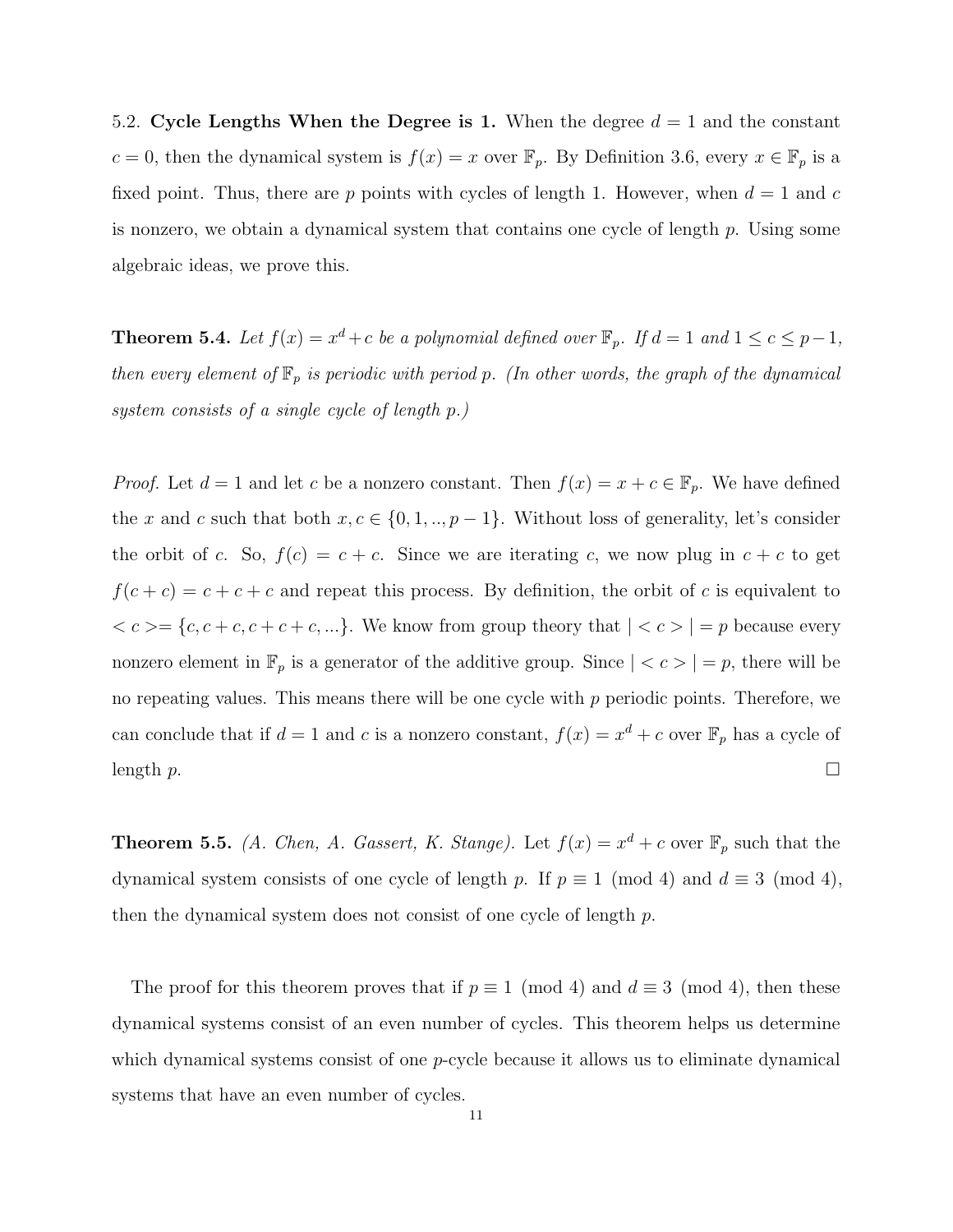#### **6. PERMUTATION STATISTICS**

Recall by Theorem 5.1 that if  $GCD(p-1, d) = 1$ , then the map  $f : \mathbb{F}_p \to \mathbb{F}_p$  given by  $f(x) = x<sup>d</sup> + c$  is a bijection. The mappings of these bijections can be viewed as elements of  $S_p$ . In order to better understand these maps and formulate conjectures, we can examine their behavior with respect to various permutation statistics. Examples of permutation statistics include number of cycles, longest cycle length, and number of fixed points. We are interested in determining whether these statistics behave like they are evaluated at permutations sampled uniformly from  $S_p$ . If these statistics don't behave like they are evaluated at permutations sampled uniformly from  $S_p$ , then we will focus on finding an underlying algebraic structure in  $\mathbb{F}_p$  and formulate conjectures.

We will begin to determine this by examining some facts about the cycle structure of random permutations. Let  $\pi$  be a permutation chosen from the uniform distribution on  $S_n$ and let  $C_n = C(\pi)$  be the number of cycles in  $\pi$ . For example, if  $\pi$  is the permutation of  $\{1, 2, ..., 6\}$  written in one-line notation as 532146, then  $\pi$  can be expressed in cycle notation as  $(154)(23)(6)$ . Thus, we have that  $C(\pi) = 3$ . We observe that the number of permutations of cycle type  $1^{\lambda_1} 2^{\lambda_2} \cdots n^{\lambda_n}$  is given by

$$
\frac{n!}{\Pi_{m=1}^{n}m^{\lambda_{m}}\lambda_{m}!}
$$

where  $\lambda_m$  is the number of m-cycles such that  $m = 1, 2, ..., n$ . The explanation is that there are  $n!$  ways to distribute the n symbols amongst the fixed placement of the parentheses dictated by the cycle type. However, this over-count since we can permute the  $\lambda_m$  m-cycles amongst themselves and we can write each  $m$ -cycle in  $m$  different ways. Next, we will use the formula for the number of permutations for a given cycle type to find the probability that a permutation is drawn uniformly at random from  $S_n$  has cycle type  $1^{\lambda_1}2^{\lambda_2}\cdots n^{\lambda_n}$ . We can describe this probability as the proportion between the number of permutations for a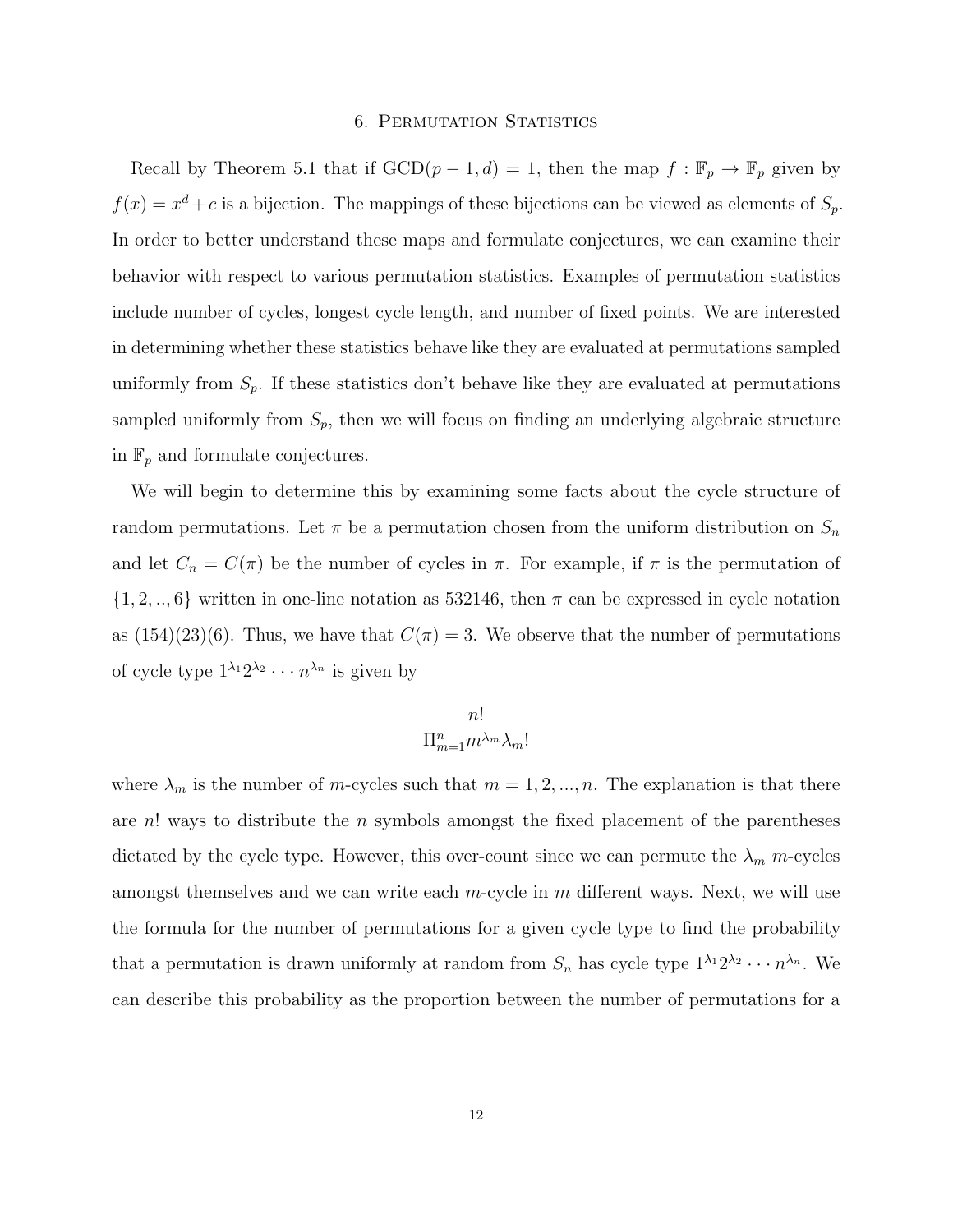given cycle type and the number of elements in  $S_n$ . Thus, we obtain

$$
\mathbb{P}\{\sigma \sim 1^{\lambda_1} 2^{\lambda_2} \cdots n^{\lambda_n}\} = \frac{\frac{n!}{\Pi_{m=1}^n m^{\lambda_m} \lambda_m!}}{n!} = \frac{1}{\Pi_{m=1}^n m^{\lambda_m} \lambda_m!}.
$$
 (1)

In the next section, we will use this information to compute the probabilities of certain cycle types occuring in  $S_{17}$ .

6.1. Probabilities of Permutations in  $S_{17}$ . Let us consider functions of the form  $x^d + c$ over  $\mathbb{F}_{17}$  that are bijections. Given that the following d-values: 3, 5, 7, 9, 11, 13, and 15 form bijections in  $\mathbb{F}_{17}$ , we have 119 possible graphs of the dynamical system. However, there were only 28 non-isomorphic graphs out of the 119 graphs created by the bijections in  $\mathbb{F}_{17}$ . We can think of these graphs as cycle types in  $S_{17}$ . For example, we have that the cycle lengths created by the function  $x^3 + 1$  over  $\mathbb{F}_{17}$  is 9,5,2,1. We can think of this as a permutation in  $S_{17}$  with cycle type  $9<sup>1</sup>5<sup>1</sup>2<sup>1</sup>1<sup>1</sup>$ . Now, we will compute the probabilities of these 28 different cycle types occurring in  $S_{17}$  using formula (1). The probabilities are listed in Table 1.

6.2. Observed vs. Expected. In this subsection, we will record the number of each cycle type observed from the functions that are bijections over  $\mathbb{F}_{17}$ . We will also compute the expected number of each cycle type in a sample of 119 permutations from  $S_{17}$ . Let

$$
X_k^{\lambda} = \begin{cases} 1 & kth\quad observation \quad type \quad \lambda\\ 0 & otherwise \end{cases}
$$

where the observation cycle types were drawn independently and uniformly at random from  $S_{17}$ . Then the number of observations in 119 permutations of  $S_{17}$  is given by  $\mathbb{E}(Y_\lambda) =$  $\mathbb{E}(\sum_{k=1}^{119} X_k) = \sum_{k=1}^{119} \mathbb{E}(X_k)$ . Observe that  $\mathbb{E}(X_k)$  is the probability of a cycle type  $\lambda$  being drawn randomly from  $S_{17}$ . Thus, we obtain  $\mathbb{E}(Y_\lambda) = \frac{119}{\prod_{k=1}^{119} k^{\lambda_k} \lambda_k!}$ . Using this formula, the expected values and observed values are listed in Table 2.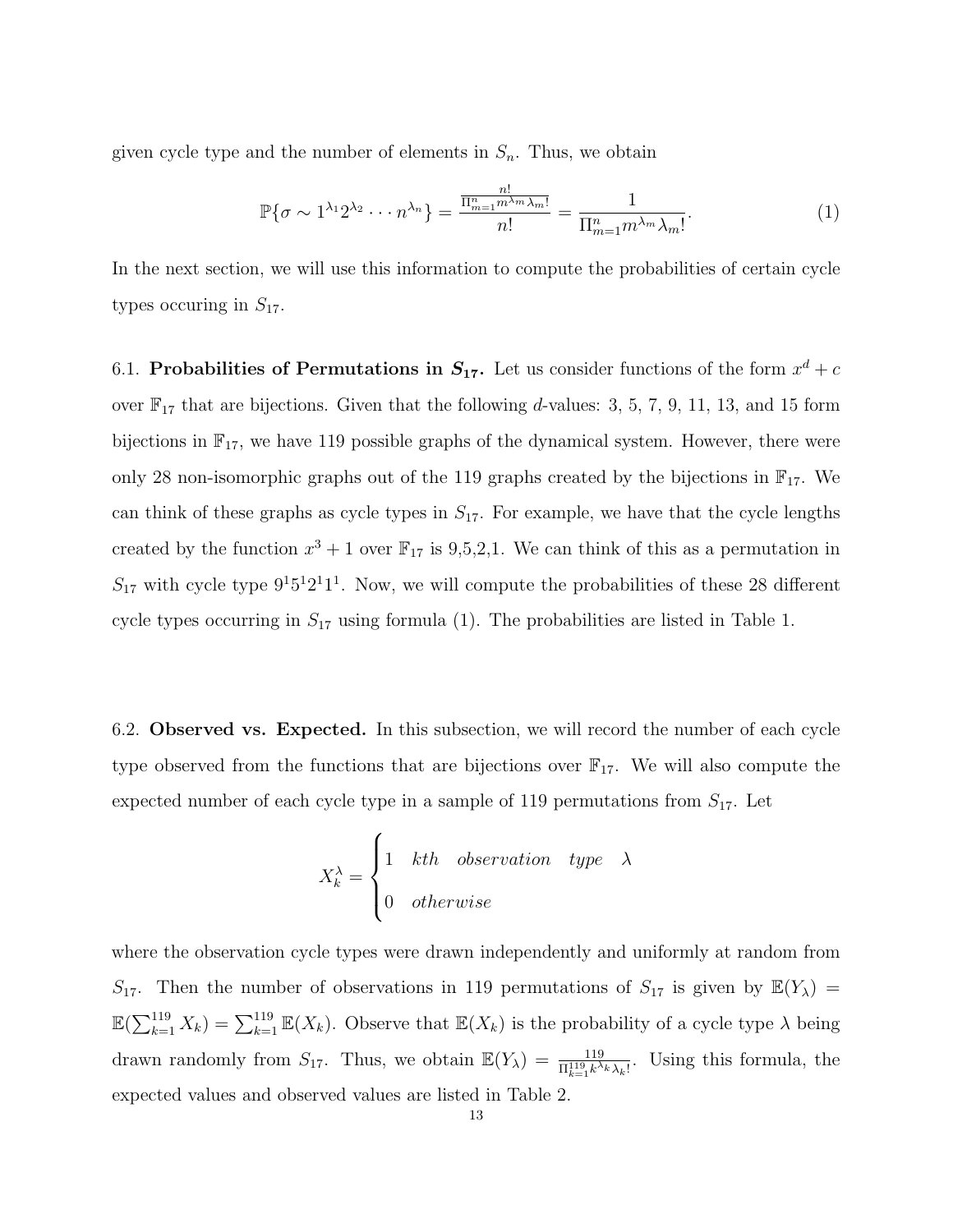| cycle lengths             | probability in $S_{17}$ |
|---------------------------|-------------------------|
| 9,5,2,1                   | $\frac{90}{1}$          |
| 11,6                      | $\frac{66}{1}$          |
| 9,8                       |                         |
| 11, 3, 2, 1               | $\overline{66}$         |
| 15,2                      | $\frac{30}{1}$          |
| 14,1,1,1                  | $\overline{84}$         |
| 7,5,4,1                   | $\overline{140}$        |
| 6,6,4,1                   | $\frac{288}{1}$         |
| 9,4,2,1,1                 | 144                     |
| 14,2,1                    | 28                      |
| 17                        |                         |
| 11,4,2                    | $\frac{88}{1}$          |
| 12,5                      | $\overline{60}$         |
| 10,7                      | $\frac{70}{1}$          |
| 6,6,3,2                   | $\overline{432}$        |
| 4,4,4,3,1,1               | 1152                    |
| 16,1                      | 16                      |
| 4,4,2,2,2,1,1,1           | $\frac{9216}{92}$       |
| 4,4,2,2,1,1,1,1,1         | 30720                   |
| 2,2,2,2,2,2,2,1,1,1       | <u>3870720</u>          |
| 2,2,2,2,1,1,1,1,1,1,1,1,1 | 139345920               |

TABLE 1. Probabilities of cycle types in  $S_{17}$ 

Now, we want to set up a hypothesis test to determine the functions that are bijections over  $\mathbb{F}_{17}$  represent a uniform sample from  $S_{17}$ . One might think to a chi-squared test, but we suspect that the underlying assumptions are not satisfied in this case. Instead, we will look to run a different test.

6.3. **Hypothesis Testing.** Recall that we let  $C_n = C(\pi)$  be the number of cycles in  $\pi$ . We will note that when suitably standardized,  $C_n$  is asymptotically normal. To see that this is so, we will construct random permutations using the Chinese Restaurant Process. In a restaurant with many large circular tables, Person 1 enters and sits at a table. Then Person 2 enters and either sits to the right of Person 1 or at a new table with equal probability. In general, when person k enters, they are equally likely to sit to the right of any of the  $k-1$ seated customers or to sit at an empty table. We associate the seating arrangement after  $n$ people have entered with the permutation whose cycles are the tables with occupants that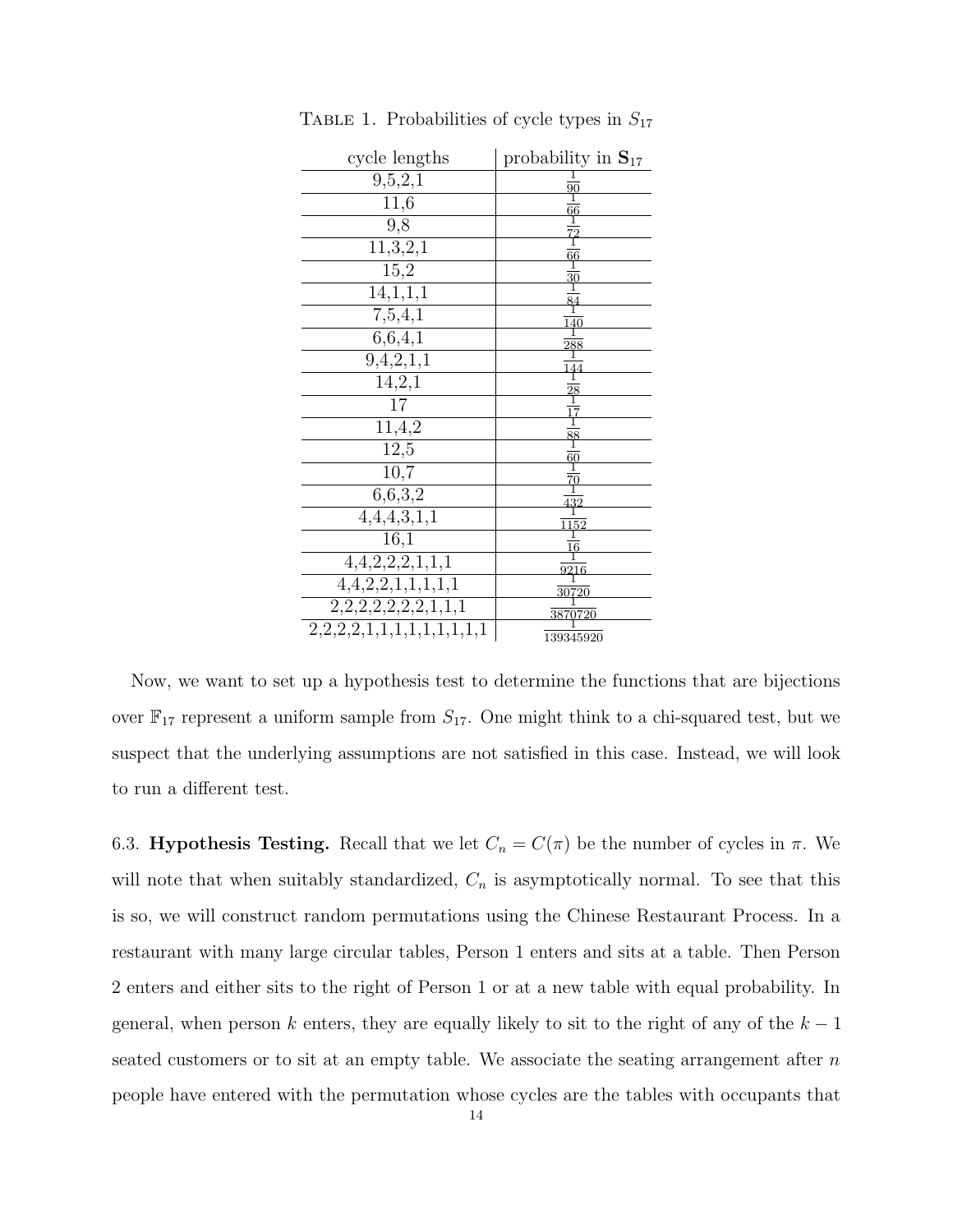| Cycle Lengths                  | Observed Value | <b>Expected Value</b>                                                                                                                                                                                                                                                                                                                                         |
|--------------------------------|----------------|---------------------------------------------------------------------------------------------------------------------------------------------------------------------------------------------------------------------------------------------------------------------------------------------------------------------------------------------------------------|
| 9,5,2,1                        | $\overline{4}$ |                                                                                                                                                                                                                                                                                                                                                               |
| 11,6                           | $\overline{6}$ |                                                                                                                                                                                                                                                                                                                                                               |
| 9,8                            | 10             |                                                                                                                                                                                                                                                                                                                                                               |
| 11, 3, 2, 1                    | $\overline{4}$ |                                                                                                                                                                                                                                                                                                                                                               |
| 15,2                           | $\overline{4}$ |                                                                                                                                                                                                                                                                                                                                                               |
| $\overline{14,1,1,1}$          | $\overline{6}$ | spected Values Values 1.322<br>$\frac{119}{90} = 1.322$<br>$\frac{119}{72} = 1.653$<br>$\frac{119}{12} = 1.653$<br>$\frac{119}{18} = 1.803$<br>$\frac{119}{18} = 3.967$<br>$\frac{119}{18} = 3.967$<br>$\frac{119}{84} = 1.417$<br>$\frac{119}{84} = 1.413$<br>$\frac{119}{288} = 413$<br>$\frac{$                                                            |
| 7,5,4,1                        | $\overline{4}$ |                                                                                                                                                                                                                                                                                                                                                               |
| 6,6,4,1                        | $\overline{4}$ |                                                                                                                                                                                                                                                                                                                                                               |
| $\overline{9,4,2,1},1$         | 8              |                                                                                                                                                                                                                                                                                                                                                               |
| 14,2,1                         | 8              |                                                                                                                                                                                                                                                                                                                                                               |
| $\overline{17}$                | 8              |                                                                                                                                                                                                                                                                                                                                                               |
| 11, 4, 2                       | $\overline{8}$ | $\frac{119}{88}$<br>$= 1.352$                                                                                                                                                                                                                                                                                                                                 |
| 12,5                           | $\overline{2}$ | $= 1.983$<br>$\begin{array}{rcl}\n\frac{f_{19}^{49}}{60} & = & 1.983 \\ \frac{f_{119}}{70} & = & 1.7 \\ \frac{f_{119}}{70} & = & 1.7 \\ \frac{f_{119}}{108} & = & 1.10 \\ \frac{f_{119}}{108} & = & 1.96 \\ \frac{f_{119}}{108} & = & 1.207 \\ \frac{f_{119}}{108} & = & 1.207 \\ \frac{f_{119}}{108} & = & 1.06 \\ \frac{f_{119}}{119} & = & 1.06 \\ \frac{$ |
| 10,7                           | $\overline{2}$ |                                                                                                                                                                                                                                                                                                                                                               |
| 6,6,3,2                        | $\overline{2}$ | $= .275$                                                                                                                                                                                                                                                                                                                                                      |
| $\overline{9,6,1,1}$           | $\overline{2}$ | $= 1.102$                                                                                                                                                                                                                                                                                                                                                     |
| 10,3,2,2                       | $\overline{2}$ | $= .496$                                                                                                                                                                                                                                                                                                                                                      |
| $\overline{10,5,1,1}$          | $\overline{2}$ | $= 2.38$                                                                                                                                                                                                                                                                                                                                                      |
| 6,4,3,2,2                      | $\overline{8}$ | $\overline{=.207}$                                                                                                                                                                                                                                                                                                                                            |
| 8,4,2,2,1                      | 8              | $= .465$                                                                                                                                                                                                                                                                                                                                                      |
| 8,7,1,1                        | $\overline{4}$ | $=1.063$                                                                                                                                                                                                                                                                                                                                                      |
| 3,3,3,3,3,2                    | $\overline{2}$ | $\equiv .002$                                                                                                                                                                                                                                                                                                                                                 |
| 4,4,4,3,1,1                    | $\overline{2}$ | $= .103$                                                                                                                                                                                                                                                                                                                                                      |
| 16,1                           | $\overline{2}$ | $\frac{1152}{1152}$<br>$\frac{1152}{16}$<br>$= 7.438$                                                                                                                                                                                                                                                                                                         |
| 4,4,2,2,2,1,1,1                | $\overline{2}$ | $= .013$                                                                                                                                                                                                                                                                                                                                                      |
| $\overline{4,4,2,2,1,1,1,1,1}$ | $\overline{2}$ | $= .004$                                                                                                                                                                                                                                                                                                                                                      |
| 2,2,2,2,2,2,2,1,1,1            | $\overline{2}$ | $= .00003$<br>3870720                                                                                                                                                                                                                                                                                                                                         |
| 2,2,2,2,1,1,1,1,1,1,1,1,1      | $\overline{1}$ | $= 8.5 \times 10^{-7}$<br>139345920                                                                                                                                                                                                                                                                                                                           |

Table 2. Observed vs. Expected

read off clockwise. Thus, the argument that this generates a permutation from the uniform distribution follows by induction. It's true when  $n = 1$ , and if we have a seating arrangement corresponding to a uniform permutation of  $[n-1]$  before person n sits down, then the rules of the process ensure that we have a uniform permutation of  $n$  afterward.

If we let  $X_{n,k}$  be the indicator that Person k sits at an unoccupied table, then  $C_n =$  $\sum_{k=1}^{n} X_{n,k}$ . We obtain

$$
\mathbb{E}(C_n) = \sum_{k=1}^n \mathbb{E}(X_{n,k}) = \sum_{k=1}^n \frac{1}{k}
$$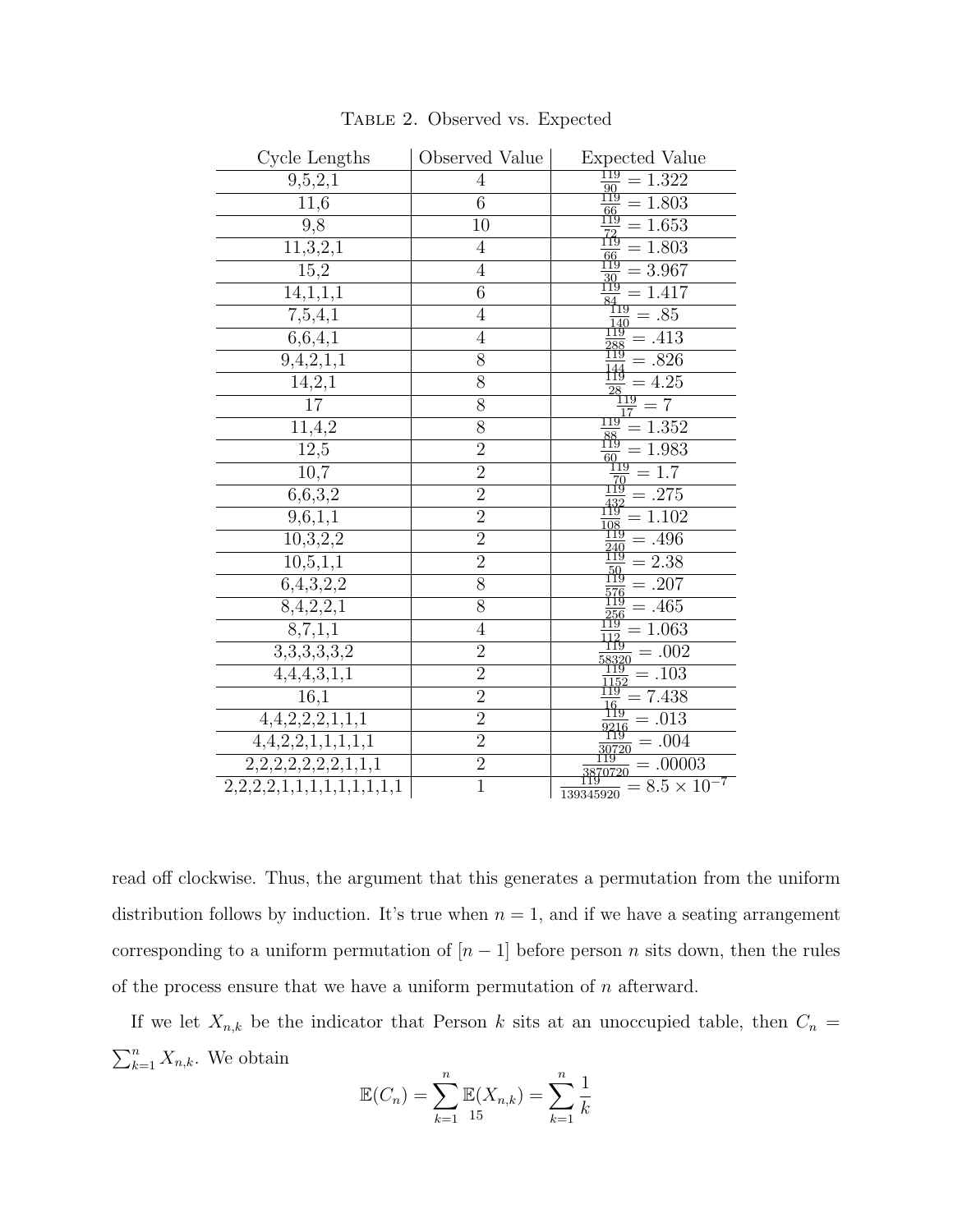and

$$
Var(C_n) = \sum_{k=1}^{n} Var(X_{n,k}) = \sum_{k=1}^{n} \frac{1}{k} - \frac{1}{k^2}.
$$

Now let N be the number of functions that are bijections over  $\mathbb{F}_p$ . In our case, where  $p = 17$ ,  $N = 119$ . Then we let  $\bar{C}_n = \frac{1}{N}$  $\frac{1}{N} \sum_{i=1}^{N} C(\pi_i)$  be the average number of cycles. Since we have shown the asymptotic normality of  $C_n$ , then by the central limit theorem  $\bar{C}_n$  is approximately normal with mean  $\mu = \sum_{k=1}^{p}$ 1  $\frac{1}{k}$  and standard deviation  $\sigma = \sqrt{\frac{\sum_{k=1}^{p} \frac{1}{k} - \frac{1}{k^2}}{N}}$ . Thus, we can set up a hypothesis test such that our null hypothesis is that the statistics of the bijections over  $\mathbb{F}_{17}$  represent a uniform sample of  $S_{17}$ .

We can compute from Table 2 that the average observed cycle length is  $\frac{455}{119}$  which simplifies to  $\frac{65}{17}$ . Now the probability that a normal random variable with mean  $\mu = \sum_{k=1}^{17}$  $\frac{1}{k} \approx 3.4396$ and standard deviation  $\sigma = \sqrt{\frac{\sum_{k=1}^{17} \frac{1}{k} - \frac{1}{k^2}}{119}} \approx .1247$  exceeds  $\frac{65}{17}$  is equal to the area to the right of  $\frac{\frac{65}{17}-3.4396}{.1247} \approx 3.08$  under the standard normal curve. This area is about .00103 which leads us to reject the hypothesis that the average number of cycles observed is representative of that for uniformly random permutations in favor of the alternative hypothesis that the average is larger at a 5 percent significance level. It is possible that including or excluding other  $c$ and d values would change the conclusions slightly, but it looks like the functions that are bijections over  $\mathbb{F}_{17}$  don't behave like random permutations from  $S_{17}$ . Thus, there is reason to believe that there is an underlying algebraic structure that is causing the behavior of these mappings. We can repeat this process with other bijections over  $\mathbb{F}_p$  and explore whether these bijections are worth further analyzing. In the next section, we will analyze data more closely and explore two main theorems.

#### 7. Main Results

Using Sage, we are able to calculate the cycle lengths, the number of cycles, and create the graphs of each dynamical system of the form  $f(x) = x^d + c \in \mathbb{F}_p$  for any given  $d, c \in \mathbb{Z}$ and prime numbers  $p \leq 43$ . In Excel, we record all of the data and organize the data into columns based on each dynamical systems' degree, constant, finite field, cycle lengths, number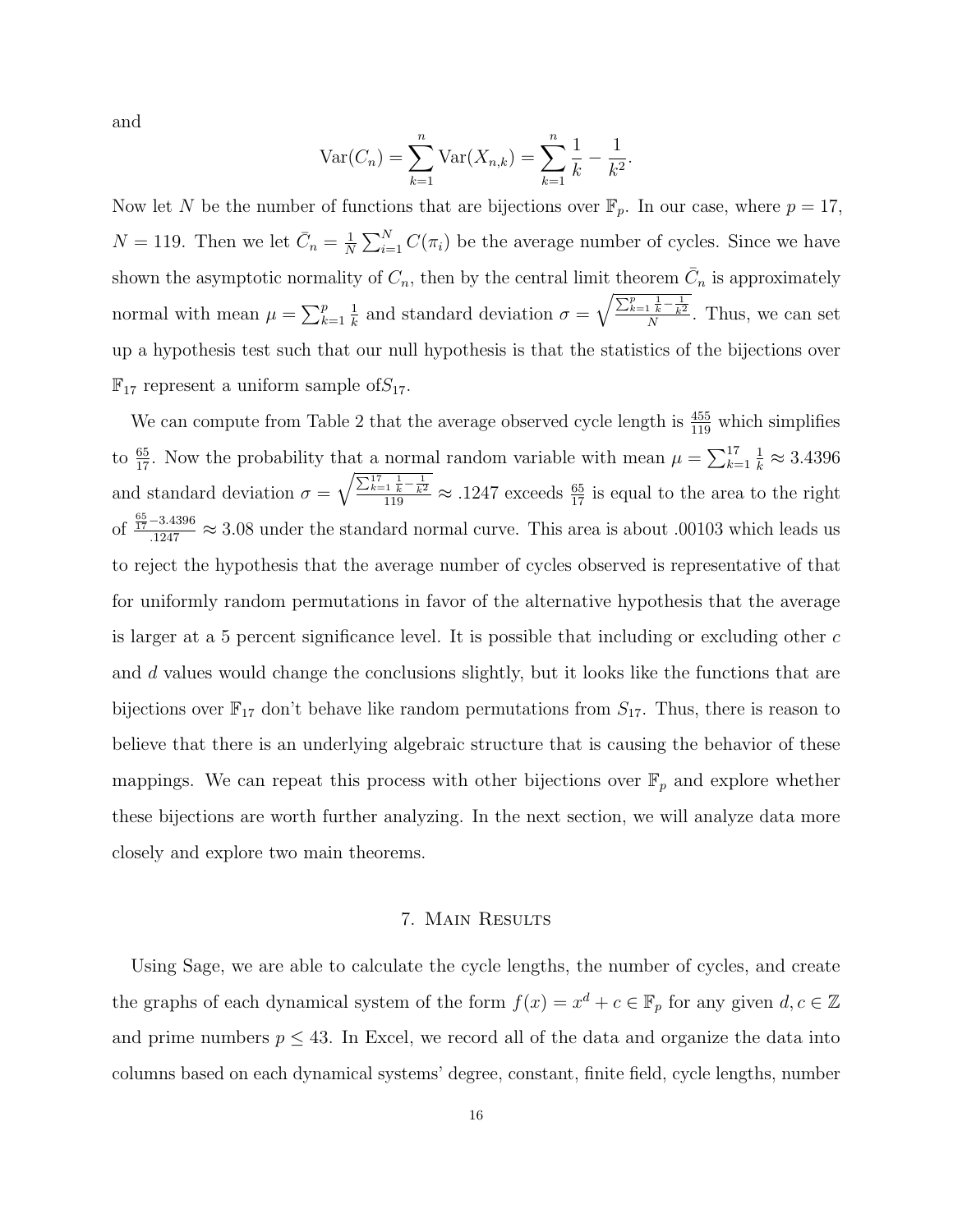|    |    | p-value d-value distinct graphs |
|----|----|---------------------------------|
|    |    |                                 |
| 13 |    |                                 |
|    |    |                                 |
| 29 | 15 |                                 |
|    |    |                                 |

TABLE 3. Number of distinct graphs when  $d = \frac{p+1}{2}$ 2

of cycles, and number of distinct graphs. Using Theorem 5.1, we categorize the data by separating functions that are bijections and functions that are not bijections. Since we are interested in the cycles and cycle lengths, we focus mostly on functions that are bijections and discover some interesting patterns. In the next subsection, we will observe three tables containing data illustrating these patterns. The first two tables will provide evidence for the first main theorem and the third table will provide evidence for the second main theorem. In the second subsection, we will prove these theorems and provide examples.

7.1. **Data Analysis.** We observe in Table 3 that for these specific p-values and  $d$ -values, the dynamical systems create only two graphs that are distinct, meaning there are two non-isomorphic graphs. Furthermore, we have that given any nonzero c-value the structure of the graph has only one of two options. Observe that the  $p$ -values in the Table 3 are congruent to 1 modulo 4. In addition, observe that the degree of these functions or the d-value is  $\frac{p+1}{2}$ . Based on more data, these observations are true for more than the illustrated p-values and d-values. In the next section we construct a theorem based on these patterns and prove it. However, we are still interested in finding a relationship between the c-values and which of the two types of graphs are created. We explore this in Table 4.

In Table 4, we observe the different c-values for each given d-value and p-value already illustrated in Table 3. For example, when  $p = 5, d = 3$ , and  $c = 1, 4$ , we observe in Table 2 one of the two structures of the graphs formed by  $f(x) = x^3 + c$  over  $\mathbb{F}_5$ . The other cycle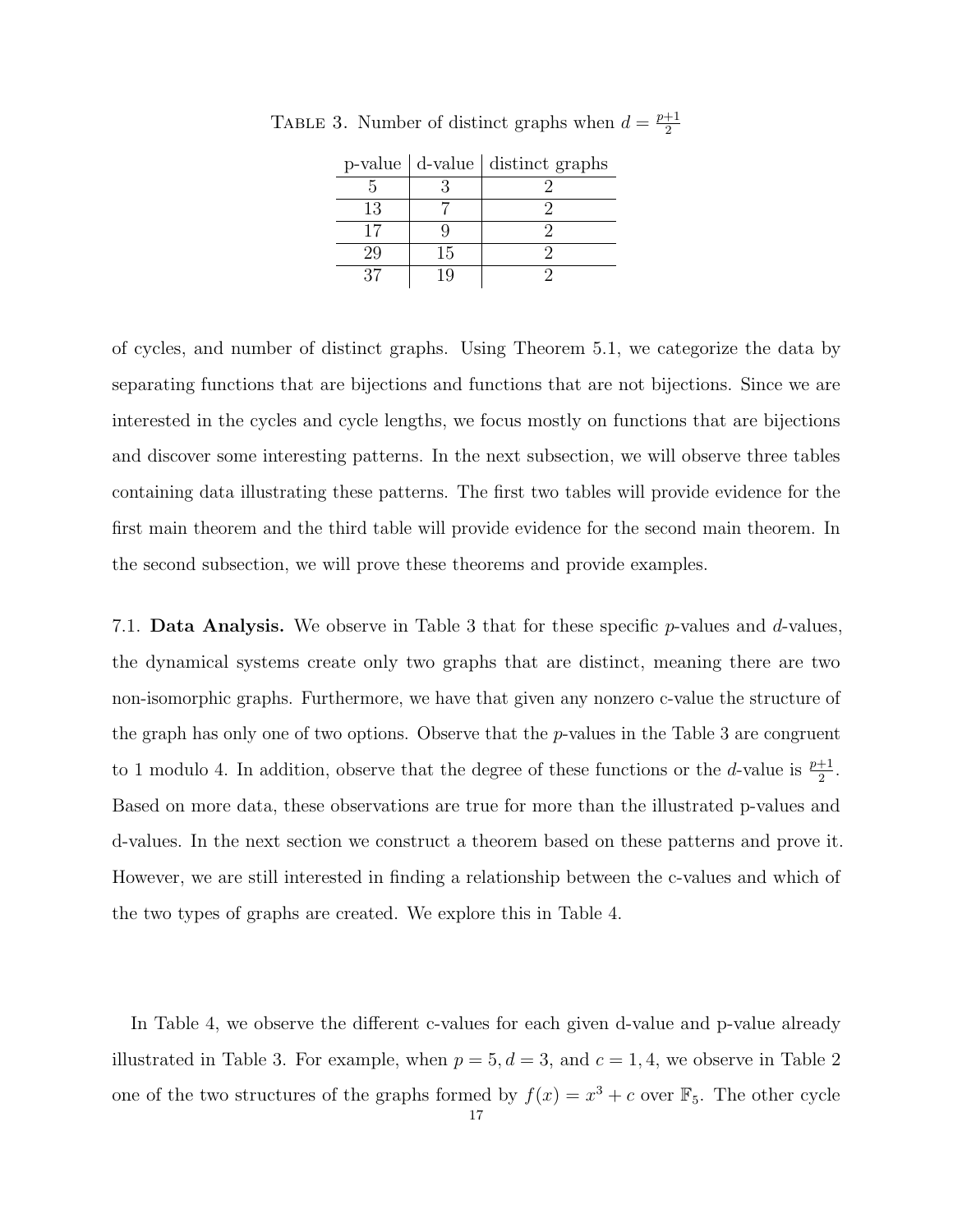|    | $p$ -value $\vert$ d-value | c-value                    | cycle lengths |
|----|----------------------------|----------------------------|---------------|
|    |                            | 1, 4                       |               |
| 5  |                            | 2, 3                       | 2, 3          |
| 13 |                            | 1, 3, 4, 9, 10, 12         | 6, 4, 2, 1    |
| 13 |                            | 2, 5, 6, 7, 8, 11          | 5, 4, 2, 2    |
| 17 |                            | 1, 2, 4, 8, 9, 13, 15, 16  | 6, 4, 3, 2, 2 |
| 17 |                            | 3, 5, 6, 7, 10, 11, 12, 14 | 8, 4, 2, 2, 1 |

TABLE 4. Cycle structures when  $d = \frac{p+1}{2}$ 2

structure occurs when  $c = 2$  and  $c = 3$ . Notice that 1 and 4 are squares modulo 5 and that 2 and 3 are not squares modulo 5. After analyzing these c-values, it is evident that the two non-isomorphic graphs are determined by whether the c-value is a quadratic residue modulo p. More specifically, Table 4 suggests that if the c-value is a quadratic residue (3.11) modulo p, then one of the two graphical structures is formed. Additionally, if the c-value is a nonresidue (3.11) modulo p, then the other graphical structure is formed. Using both the data and observations from Tables 3 and 4, we create and prove the first main theorem in the next subsection.

Table 5 illustrates dynamical systems where the degree is  $p-2$  and the constant is nonzero. As shown below, there are no more than two fixed points in each dynamical system of this form. In addition, there seems to be a pattern with the cycles when we eliminate the fixed points. In the first row of the table, we observe that the cycle lengths are all the same except for the last cycle length, which is one less than the others. We also notice this same pattern in rows 2 and 5 when the fixed points are eliminated. Another observation worth noting is that when there is only 1 fixed point, the remaining cycle is of length  $p-1$ . In the next subsection we will use these observations to create and prove the second main theorem.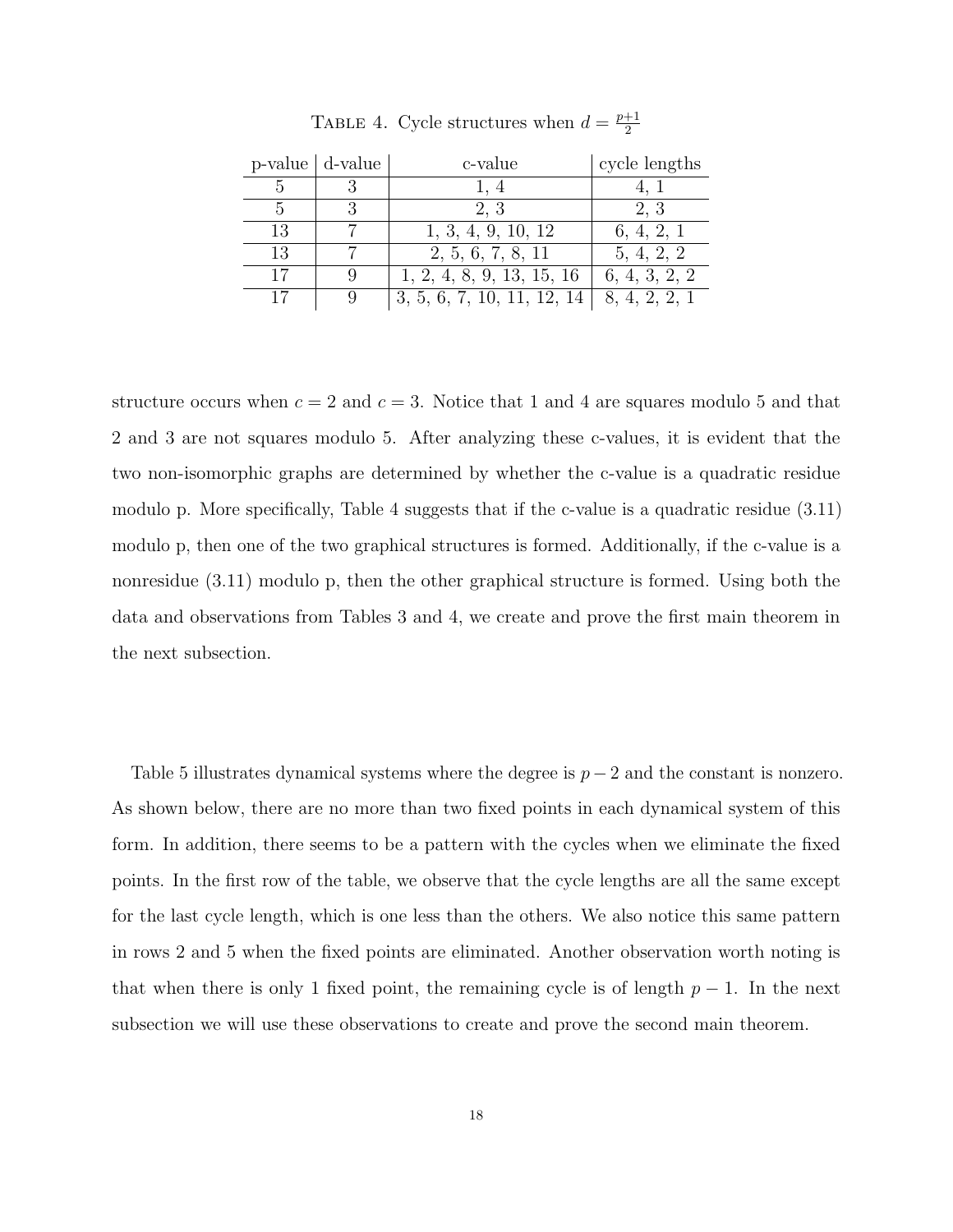| p-value | d-value | c-value                      | cycle lengths             | number of fixed points      |
|---------|---------|------------------------------|---------------------------|-----------------------------|
| 19      | 17      | 6, 13                        | 4, 4, 4, 4, 3             |                             |
| 23      | 21      | 4, 17                        | 8, 8, 7                   |                             |
| 29      | 27      | 3, 26                        | 7, 7, 7, 6, 1, 1          | $\mathcal{D}_{\mathcal{L}}$ |
| 29      | 27      | 5, 24                        | 28, 1                     |                             |
| 31      | 29      | 4, 27                        | 10, 10, 9, 1, 1           | 2                           |
| 37      | 35      | 1, 36                        | 19, 18                    |                             |
| 41      | 39      | 5, 36                        | 7, 7, 7, 7, 7, 6          |                             |
| 41      | 39      | 7, 8, 33, 34                 | 21, 20                    |                             |
| 43      | 41      | 7, 19, 20, 23, 24, 36        | 14, 14, 13, 1, 1          | $\overline{2}$              |
| 43      | 41      | 13, 30                       | 6, 6, 6, 6, 6, 6, 5, 1, 1 | $\mathcal{D}_{\mathcal{L}}$ |
| 45      | 43      | 1, 4, 11, 18, 29, 36, 43, 46 | 16, 16, 15                |                             |
| 53      | 51      | 4, 10, 14, 39, 43, 49        | 9, 9, 9, 9, 9, 8          |                             |

TABLE 5. Cycle structures for  $d = p - 2$ 

7.2. Main Theorems. In this section we use the observations made in the last section and introduce the two main theorems. In addition, we illustrate each of them with an example and formally prove both of these theorems. In order to prove Theorem 6.1, we show that  $f(x) = x<sup>d</sup> + c$  over  $\mathbb{F}_p$  is a bijection when  $p \equiv 1 \pmod{4}$  and  $d = \frac{p+1}{2}$  $\frac{+1}{2}$ . Then, we use Euler's Criterion to reduce the polynomial using quadratic reciprocity. Lastly, using our knowledge of dynamical systems and quadratic reciprocity, we find the cycle lengths and number of cycles to show there are two distinct graphs. The main idea behind the second main theorem is that we represent the functions of the form  $x^{p-2} + c$  over  $\mathbb{F}_p$  using matrices. Then we find the fixed points by finding the eigenvalues. Also, we find the cycle lengths by iterating the matrix until we reach the identity. Let us first state Theorem 6.1.

**Theorem 7.1.** If  $f(x) = x^d + c \in \mathbb{F}_p$  such that  $p \equiv 1 \pmod{4}$ ,  $d = \frac{p+1}{2}$  $\frac{+1}{2}$ , and  $c \neq 0$ , then there are exactly two non-isomorphic graphs of the dynamical system, corresponding to whether c is a quadratic residue or nonresidue modulo p.

**Example 7.2.** To illustrate this theorem with an example, we consider  $f(x) = x^9 + c$  over  $\mathbb{F}_{17}$ . The values  $c = 1, 4, 8, 9, 13, 15, 16$ , which are quadratic residues mod 17, all create a dynamical system of cycle lengths 6, 4, 3, 2, 2. Thus, all of these graphs created by the quadratic residues are isomorphic to each other. In contrast, the c-values that are nonresidues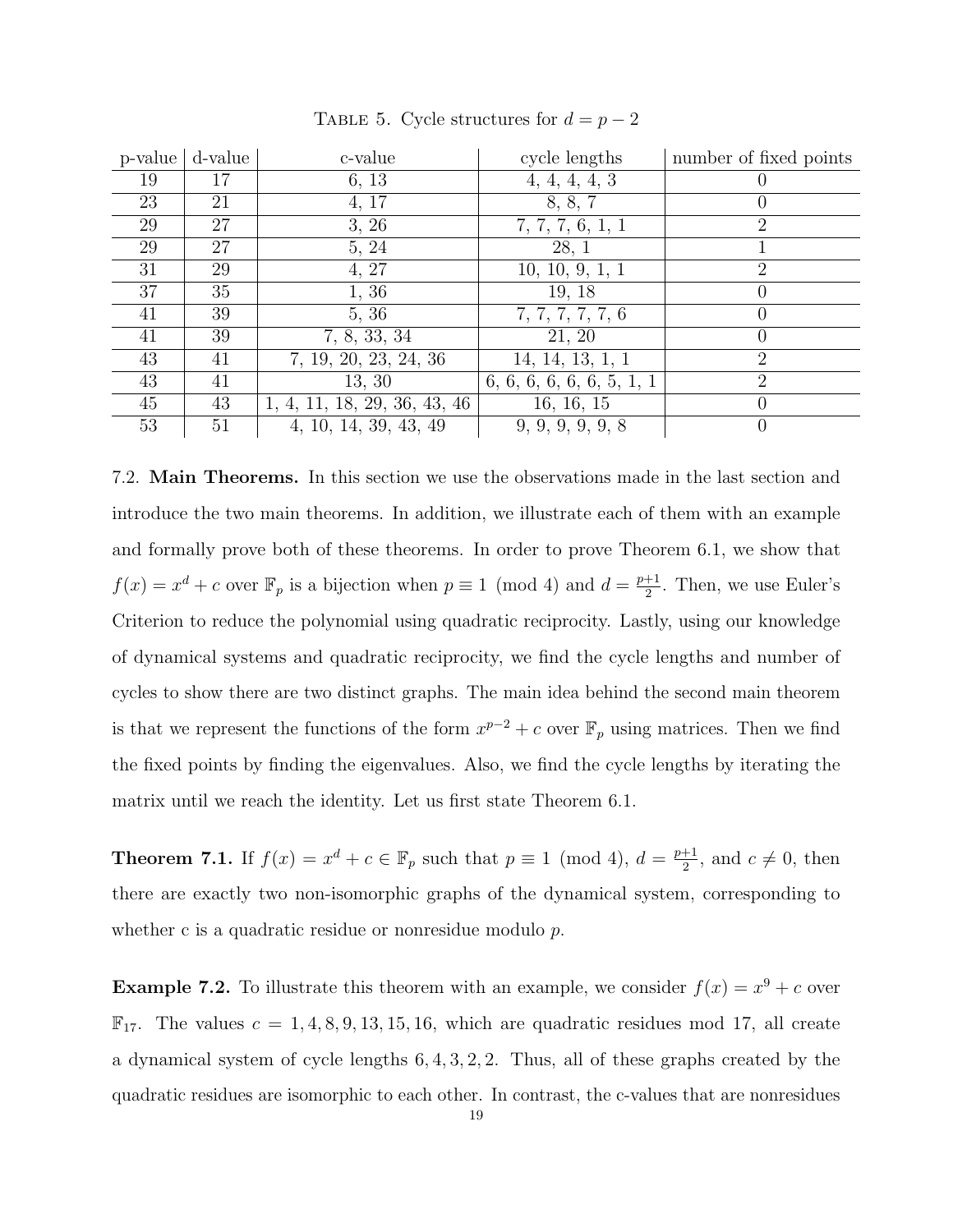modulo 17 create cycle lengths 8, 4, 2, 2, 1. Similarly, all of these graphs created by the nonresidues are isomorphic to each other. The graphs of the dynamical systems when the c-values are 1 and 5 are shown below.



*Proof of Theorem 7.1.* Suppose that  $f(x) = x^d + c \in \mathbb{F}_p$  such that  $p \equiv 1 \pmod{4}$  and  $d = \frac{p+1}{2}$  $rac{+1}{2}$ . We will show that  $f(x)$  is a bijection. More specifically, we will use Theorem 5.1 to show that the  $GCD(p-1, d) = 1$ . Let us consider  $GCD(p-1, \frac{p+1}{2})$  $\frac{+1}{2}$ ) when  $p \equiv 1 \pmod{4}$ . We note that factors of  $\frac{p+1}{2}$  are also factors of  $p+1$ . Next, let us observe that  $p+1$  and  $p-1$  can only have a common factor of 2 because they are two units apart. However,  $\frac{p+1}{2}$  is odd since we have that  $p \equiv 1 \pmod{4}$  so  $p + 1$  and  $p - 1$  do not share a common factor of 2. Thus,  $GCD(p-1, \frac{p+1}{2})$  $\frac{+1}{2}$ ) = 1 and so  $f(x)$  is a bijection.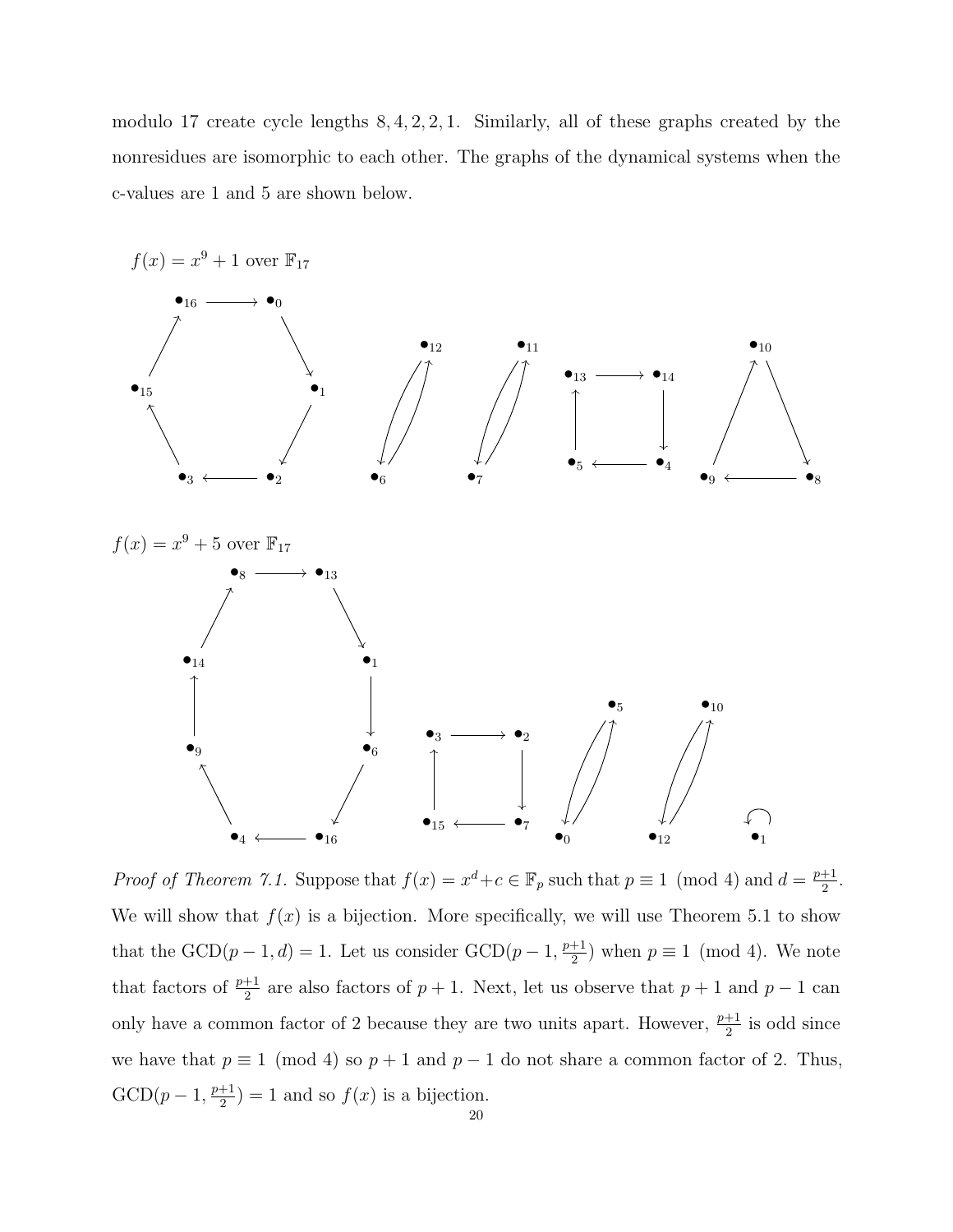Next, since  $f(x)$  is a bijection, we have that every point is periodic. In other words, every point is part of a cycle. Now, we will show that there are exactly two distinct graphs of the dynamical system where one is created when  $c$  is a quadratic residue and the other is created when  $c$  is a nonresidue modulo  $p$ . First, we will reduce the degree of the polynomial by observing that if  $d = \frac{p+1}{2}$  $\frac{1}{2}$ , then  $f(x) = x^{\frac{p+1}{2}} + c = x \cdot x^{\frac{p-1}{2}} + c$ . By Euler's Criterion (Theorem 3.17), we have that  $f(x) = x + c$  if x is a quadratic residue modulo p and  $f(x) = -x + c$  if x is a nonresidue modulo p. Without loss of generality, we will list the finite sets of quadratic residues and nonresidues in increasing order. We have that the quadratic residues are  $\{q_1, q_2, \ldots, q_{p-1}, -q_{p-1}, \ldots, -q_2, -q_1\}$  and the nonresidues are  $\{n_1, n_2, \ldots, n_{\frac{p-1}{4}}, -n_{\frac{p-1}{4}}, \ldots, -n_2, -n_1\}$ . Note that we know  $-q_1$  is a quadratic residue because  $-1$  is a quadratic residue modulo p and a quadratic residue multiplied by a quadratic residue is a quadratic residue. A similar argument can be made for  $-n_1$ . Next, we will explore the two cases:  $c$  is a quadratic residue or  $c$  is a nonresidue.

Suppose  $c$  is a quadratic residue. We will iterate each point until we reach the first nonresidue. We will start by iterating 0 and obtain  $0 \to c \to 2c \to \cdots \to n_1c \to -(n_1-1)c \to$  $-(n_1 - 2)c \rightarrow \cdots \rightarrow -c \rightarrow 0$ . Thus we have that the length of this cycle is  $2n_1$  since the number of points in the cycle from 0 to  $n_1$  is  $n_1$  and the number of points in the cycle from  $n_1$  back to 0 is  $n_1$ . Next we iterate  $(n_1 + 1)c$ , since it is not part of the first cycle, until we reach the next nonresidue  $n_2c$ . We obtain an orbit that looks like  $(n_1 + 1)c, (n_1 + 2)c, \ldots n_2c, -(n_2 - 1)c, -(n_2 - 2)c, \ldots, -(n_1)c$ . Then the cycle length is  $2(n_2 - n_1)$  since the number of points in the cycle from  $n_1$  to  $n_2$  is  $n_2 - n_1$  and the number of points back to  $n_1$  is the same. Continuing this process we have that the cycle lengths when c is a quadratic residue are  $\{2n_1, 2(n_2 - n_1), ..., 2(n_{\frac{p-1}{4}} - n_{\frac{p-1}{4}-1}), p - 2n_{\frac{p-1}{4}}\}$ . We obtain the last cycle length  $p - 2n_{\frac{p-1}{4}}$  by subtracting all the previous cycle lengths from p since there are  $p$  points and every point is part of a cycle. Notice, not including the last cycle length, the number of cycles is  $\frac{p-1}{4}$ . Thus, if we include the last cycle we have that the total number of cycles is  $\frac{p-1}{4} + 1$ . Therefore, we have shown that the graphs created when  $d = \frac{p+1}{2}$  $rac{+1}{2}$  and c is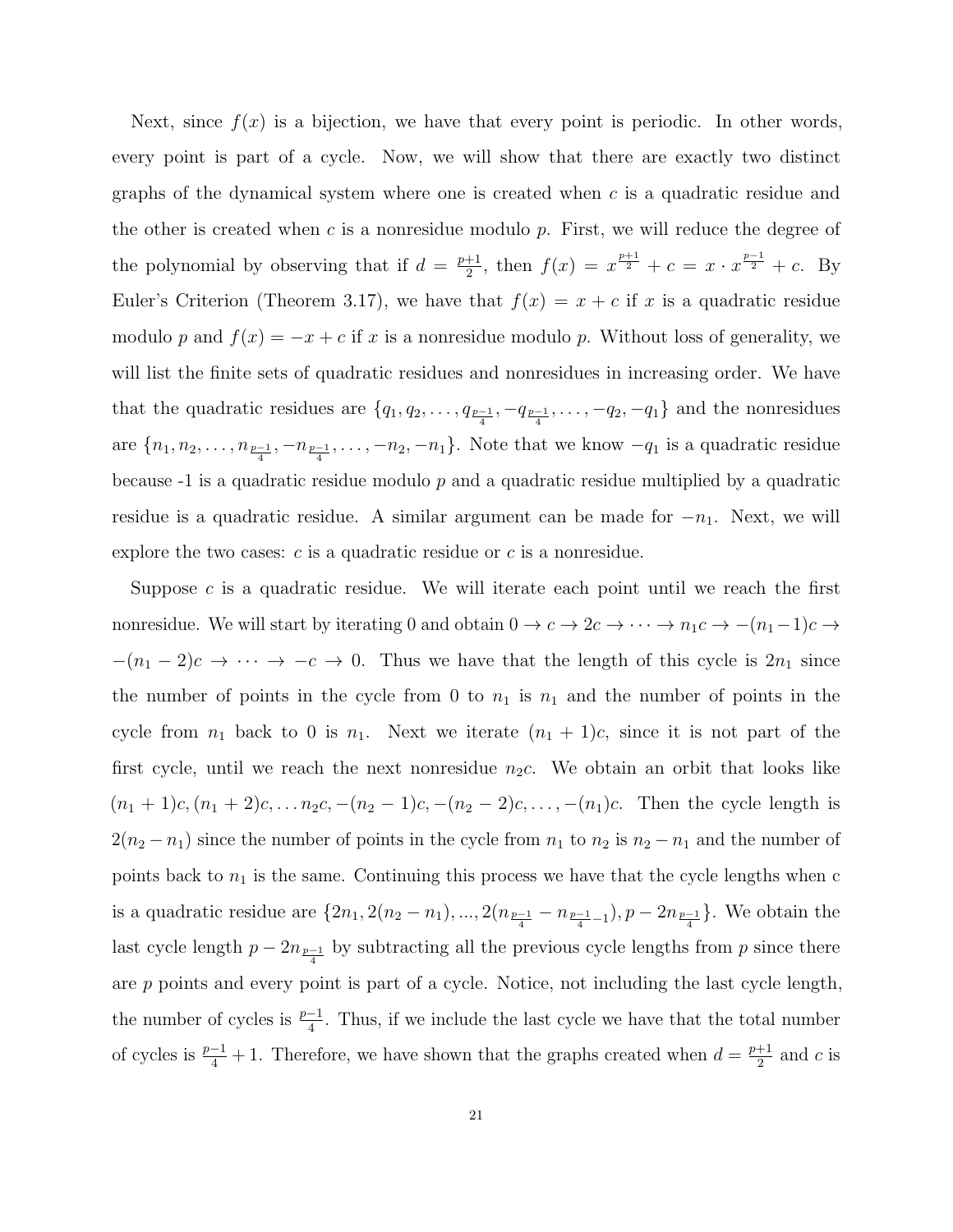quadratic residue are all isomorphic. This is because they have the same cycle lengths and number of cycles.

Now, suppose that  $c$  is a nonresidue. Similar to the argument made when  $c$  was a quadratic residue, we iterate each point until we reach the first quadratic residue. So we iterate 0 and obtain a cycle of length  $2q_1$ . Then, we start with the next nonresidue that is not contained in the first cycle which is  $(q_1 + 1)c$ . Iterating this point, we obtain that the cycle length of this cycle is  $2(q_2 - q_1)$ . Thus, continuing this process we have that the cycle lengths when c is a nonresidue are  $\{2q_1, 2(q_2 - q_1), ..., 2(q_{\frac{p-1}{4}} - q_{\frac{p-1}{4}-1}), p - 2q_{\frac{p-1}{4}}\}$ . By similar argument made when c is a quadratic residue, we have that the number of cycles is  $\frac{p-1}{4} + 1$ . Thus, dynamical systems of this form with  $d = \frac{p+1}{2}$  $\frac{+1}{2}$  and constants that are nonresidues are isomorphic because they have the same number of cycles and the same cycle lengths.

Therefore, by case 1 and case 2 we have shown that there are exactly two distinct graphs of the dynamical systems of the form  $f(x) = x^d + c \in \mathbb{F}_p$  for any given  $p \equiv 1 \pmod{4}$  and  $d = \frac{p+1}{2}$ 2 . В последните последните под се при последните последните и се при последните последните под се при последнит<br>В 1990 година од селото на селото на селото на селото на селото на селото на селото на селото на селото на сел

**Theorem 7.3.**  $d = p - 2$  and  $c \neq 0$ , then f has at most two fixed points, and there exists a positive integer  $n \geq 2$  such that the cycle containing zero has length  $n-1$  and all remaining cycles (excluding fixed points) have length n.

Moreover, f has two fixed points if  $c^2 + 4$  is a quadratic residue modulo p, one fixed point if  $c^2 + 4 \equiv 0 \pmod{p}$ , and no fixed points if  $c^2 + 4$  is a quadratic nonresidue modulo p.

*Proof.* Suppose  $f(x) = x^d + c$  over  $\mathbb{F}_p[x]$  and  $d = p - 2$ . Then,  $f(x) = x^{p-2} + c$ . By Fermat's Little Theorem we have that  $f(x) = x^{p-1} \cdot x^{-1} + c = x^{-1} + c$ . We can reframe  $f(x) = x^{-1} + c$ in  $\mathbb{P}^1(\mathbb{F}_p)$ . Let us define  $g(x) = \frac{cx+1}{x}$ . Note that  $f(x) = g(x)$  as long as  $x \neq 0$ . We have  $f(0) = c$  but  $g(0) = \infty$  and  $g(\infty) = c$ . Thus,  $g(x)$  is a dynamical system over  $\mathbb{P}^1(\mathbb{F}_p)$ .

We can think of  $g(x)$  as a fractional linear transformation, which can be represented by a matrix  $M =$  $\sqrt{ }$  $\overline{\phantom{a}}$  $c<sub>-1</sub>$ 1 0 1 . Let  $\vec{x}$  be the vector  $\sqrt{ }$  $\overline{1}$  $\overline{x}$ 1 1 so that  $g(x) = M\vec{x}$ . Then, we have that  $g^{n}(x) = M^{n}\vec{x}$ . So, the cycle length for x is n if n is the smallest positive integer such that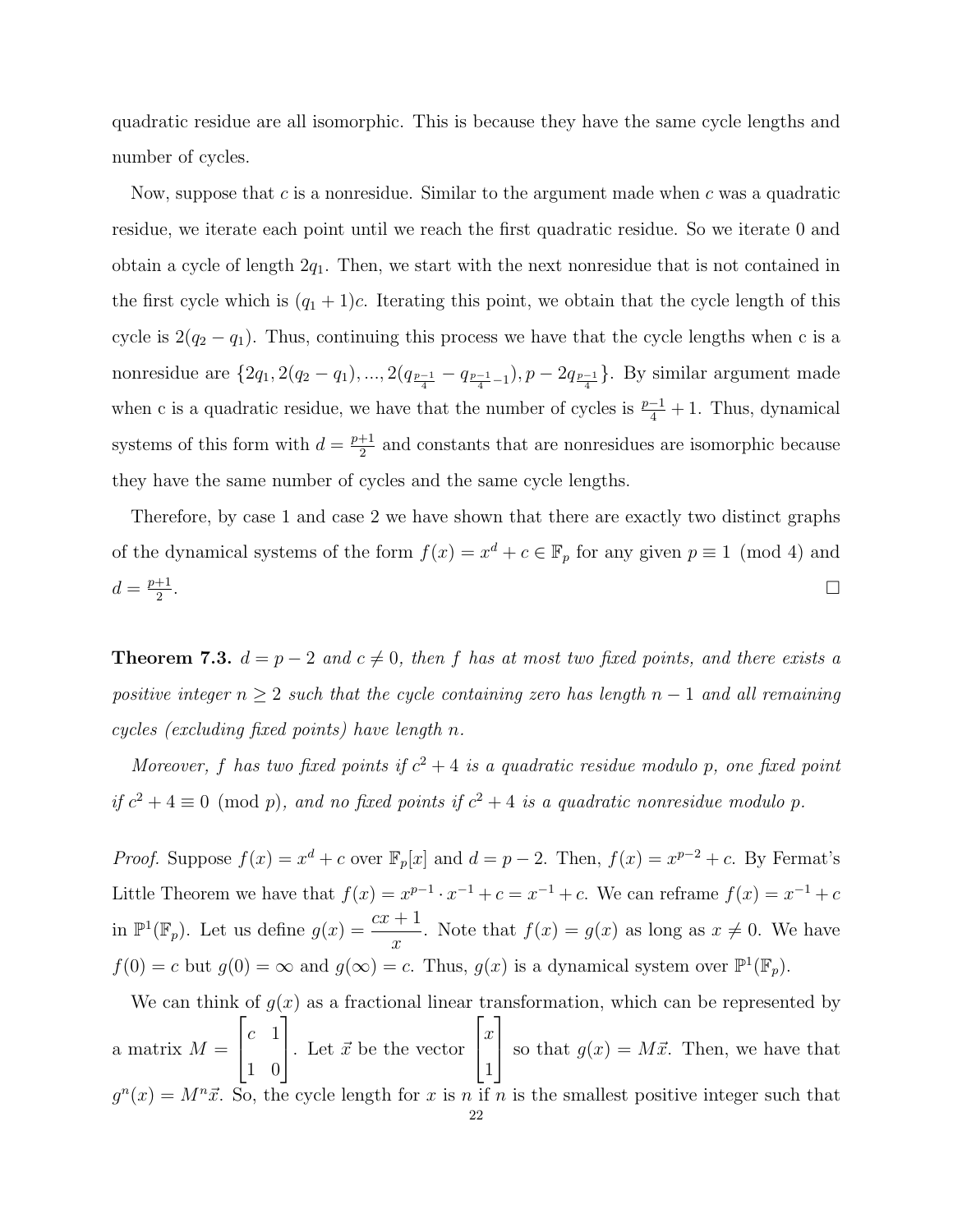$M^{n} \vec{x} = \vec{x}$ . That can happen if  $\vec{x}$  is an eigenvector for  $M^{n}$ , or if  $M^{n}$  is the identity matrix in  $PGL_2(\mathbb{F}_p)$ . Thus, every  $\vec{x}$  that is not an eigenvector is periodic of period n, where n is the order of  $M \in \mathrm{PGL}_2(\mathbb{F}_p)$ .

We find the eigenvalues by computing the determinant of the matrix  $\sqrt{ }$  $\overline{1}$  $c - \lambda$  1 1  $-\lambda$ 1 and setting it equal to zero. The determinant is  $\lambda^2 - c \cdot \lambda - 1$ . Setting this equal to zero and solving for  $\lambda$  we obtain that the eigenvalues for M are:

$$
\lambda = \frac{c \pm \sqrt{c^2 + 4}}{2}.
$$

Let us note that the eigenvalues for M are also the fixed points of  $g(x)$  and  $f(x)$ .

If  $c^2 + 4$  is a quadratic residue modulo p, then we have 2 solutions, so M is diagonalizable. In this case, to find the fixed points, we solve  $M\vec{x} = \lambda \vec{x}$  for x:

$$
M\vec{x} = \begin{bmatrix} cx+1 \\ x \end{bmatrix} = \begin{bmatrix} \lambda x \\ \lambda \end{bmatrix}
$$

The remaining points will have period  $n$ .

In the case where  $c^2 + 4$  is a nonresidue modulo p, there are no fixed points, and every point has period n.

In the case where  $c^2 + 4 = 0$ , there is one fixed point. We observe that this case only happens if  $p \equiv 1 \pmod{4}$  because it requires  $-4$  to be a quadratic residue.

Since we have the extra point at infinity in  $g(x)$ , we have that  $f(x)$  has one less point than  $g(x)$ . Thus, there will be one cycle of length  $n-1$ . Additionally, this cycle of length  $n-1$ will contain the point zero since  $g(0) = \infty$  and we are taking away the point at infinity in  $f(x)$ . Therefore,  $f(x)$  has at most two fixed points, and there exists a positive integer  $n \geq 2$ such that the cycle containing zero has length  $n-1$  and all remaining cycles (excluding fixed points) have length n.

Corollary 7.4. If  $d = p - 2$ ,  $c \neq 0$ , and f has exactly one fixed point, then every remaining point is part of one cycle of length  $p-1$ .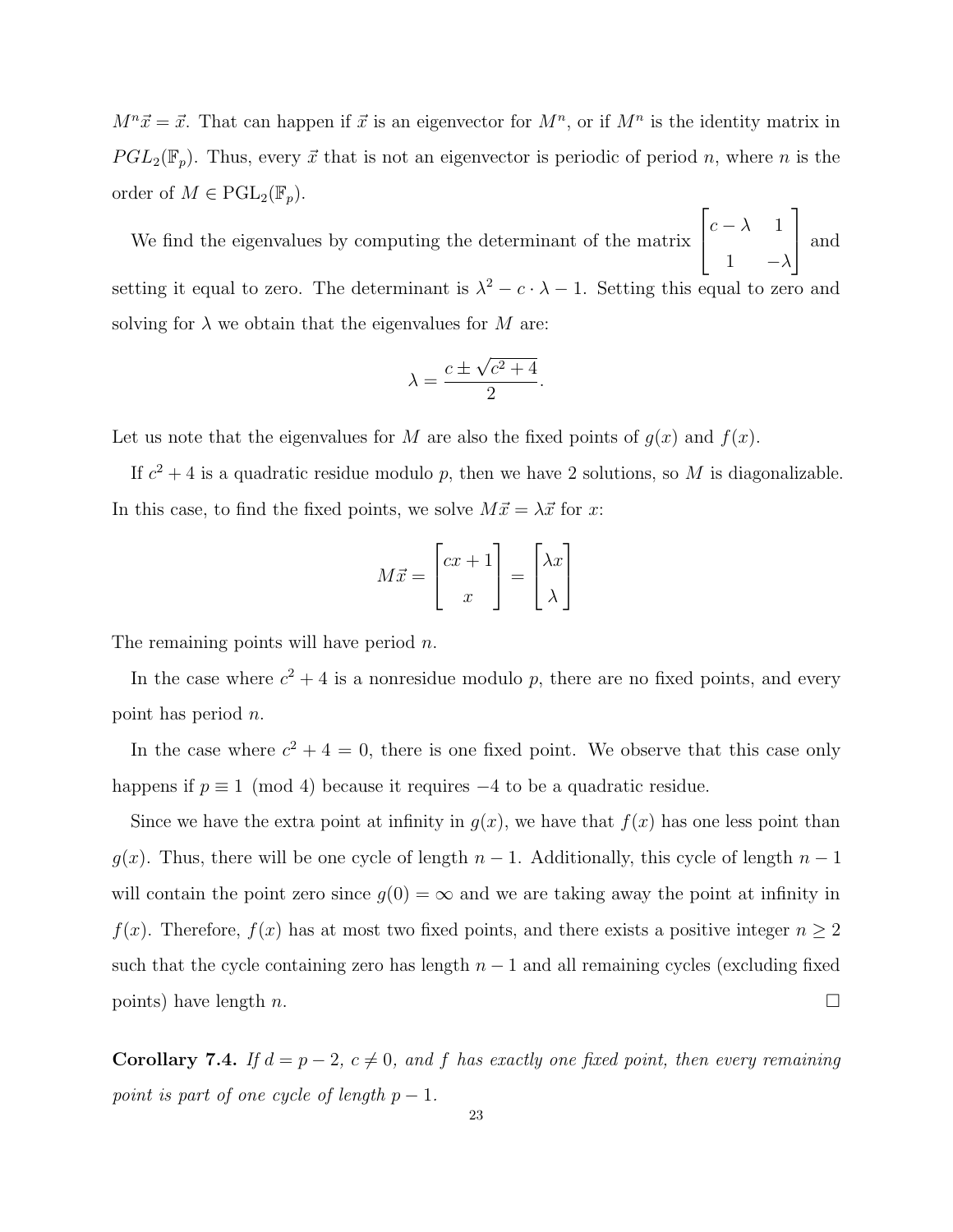*Proof.* Let  $f(x) = x^{p-2} + c$  over  $\mathbb{F}_p$  such that  $c \neq 0$ . Suppose that f has exactly one fixed point. By Theorem 7.3, we have that, including the point at infinity, all non-fixed points have cycles of equal length. Thus, including the point at infinity, we have  $p$  points remaining since 1 point is fixed. Since  $p$  is prime,  $p$  cannot be divided into cycles of equal length. Therefore, every remaining point is part of one cycle of length  $p-1$ .

Example 7.5. Let us further understand the second main theorem by considering the example  $f(x) = x^{15} + 2$  over  $\mathbb{F}_{17}$ . In this case, we have that  $p = 17$  and  $c = 2$ . Recall that we will find the fixed points by evaluating  $\lambda =$  $c \pm \sqrt{c^2 + 4}$ 2 at  $c = 2$ . √ √

Thus, we obtain that  $\lambda =$  $2\pm$  $2^2 + 4$ 2 =  $2 + \sqrt{8}$ 2 or  $2 -$ 8 2 . Since  $\sqrt{8} \equiv 5 \pmod{17}$ , we have that  $\lambda = 7, 12$ . Thus, the fixed points are 7, 12.

We can check this by substituting these points back into either  $f(x)$  or  $g(x)$ . Observe that  $g(7) = 15/7 = 15 \cdot 5 = 7$ ,  $g(12) = 25/12 = 8/12 = 2/3 = 2 \cdot 6 = 12$ . For the rest of the points, we need to look at when  $M^n$  is the identity:

$$
\begin{bmatrix} 2 & 1 \ 1 & 0 \end{bmatrix}^2 = \begin{bmatrix} 5 & 2 \ 2 & 1 \end{bmatrix}
$$

$$
\begin{bmatrix} 2 & 1 \ 1 & 0 \end{bmatrix}^3 = \begin{bmatrix} 12 & 5 \ 5 & 2 \end{bmatrix}
$$

$$
\begin{bmatrix} 2 & 1 \ 1 & 0 \end{bmatrix}^4 = \begin{bmatrix} 12 & 12 \ 12 & 5 \end{bmatrix}
$$

$$
\begin{bmatrix} 2 & 1 \ 1 & 0 \end{bmatrix}^8 = \begin{bmatrix} 16 & 0 \ 0 & 16 \end{bmatrix}
$$

We have reached the identity since we are working in  $PGL_2(\mathbb{F}_p)$ , so any scalar multiple of the identity matrix is the identity in this space.

Thus, the function  $f(x) = x^{15} + 2$  over  $\mathbb{F}_{17}$  has two fixed points 7, 12 and two remaining cycles of lengths 8, 7.